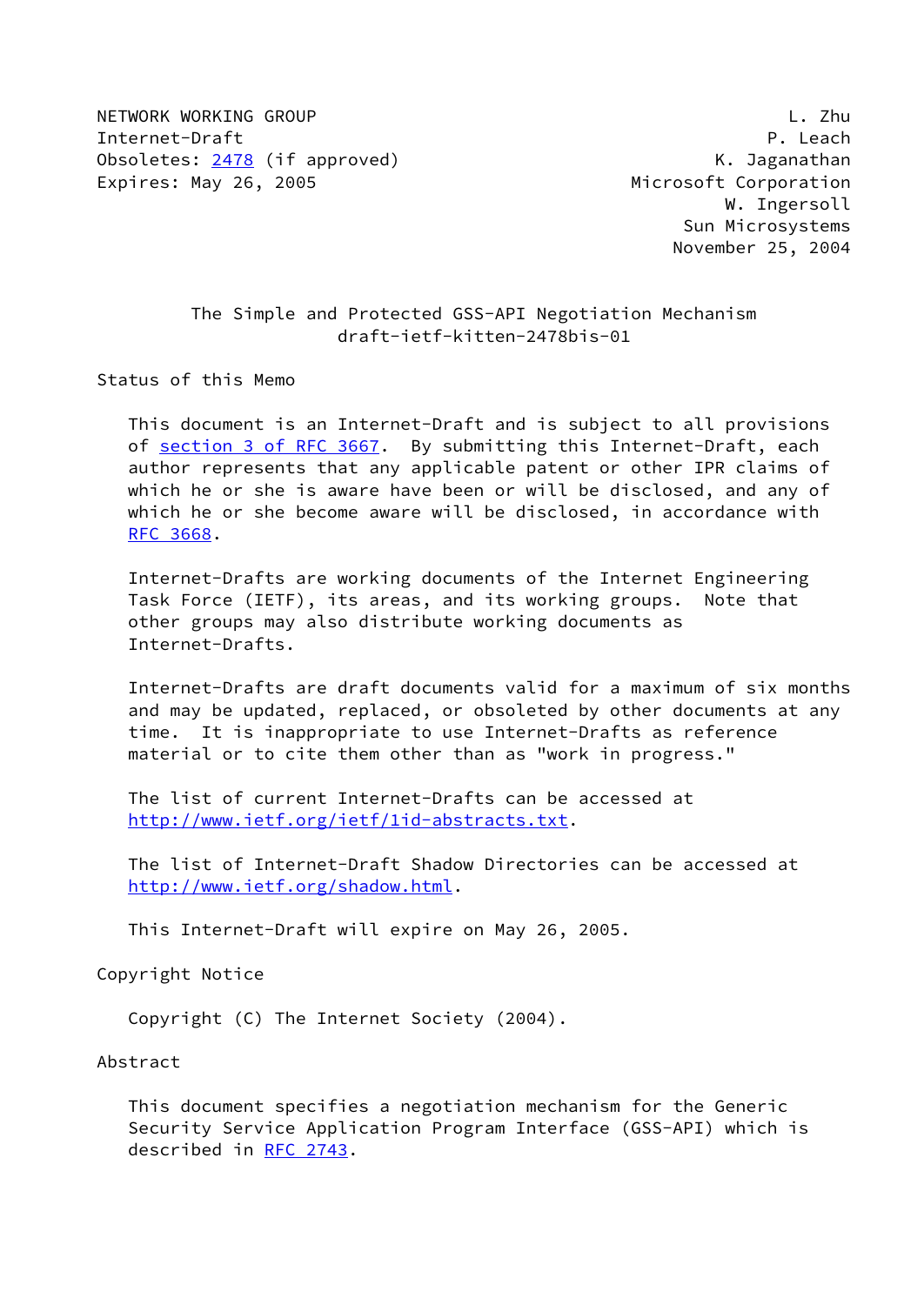$\overline{\phantom{0}}$ 

| November 2004<br>GSS-API Negotiation Mechanism<br>Internet-Draft |  |
|------------------------------------------------------------------|--|
|------------------------------------------------------------------|--|

 GSS-API peers can use this negotiation mechanism to choose from a common set of security mechanisms.

# Table of Contents

| Conventions Used in This Document $\cdots$ 5<br>2.                                                            |  |
|---------------------------------------------------------------------------------------------------------------|--|
| 3.                                                                                                            |  |
| Negotiation Description $\ldots \ldots \ldots \ldots \ldots$<br>3.1                                           |  |
| 3.2 Negotiation Procedure 7                                                                                   |  |
|                                                                                                               |  |
| 4.1                                                                                                           |  |
|                                                                                                               |  |
|                                                                                                               |  |
|                                                                                                               |  |
| Processing of mechlistMIC $\ldots \ldots \ldots \ldots \ldots \ldots \ldots \frac{13}{2}$<br>$\overline{5}$ . |  |
| Extensibility $\cdots \cdots \cdots \cdots \cdots \cdots \cdots \cdots \frac{16}{2}$<br>6.                    |  |
| Security Considerations $\cdots$ 17<br>7.                                                                     |  |
| IANA Considerations $\ldots \ldots \ldots \ldots \ldots \ldots \ldots \ldots \underline{18}$<br>8.            |  |
| 9.                                                                                                            |  |
| 10.                                                                                                           |  |
|                                                                                                               |  |
| GSS-API Negotiation Support API 21<br><u>A</u> .                                                              |  |
| A.1                                                                                                           |  |
| GSS_Get_neg_mechs call $\ldots$ 21<br>A.2                                                                     |  |
|                                                                                                               |  |
| Intellectual Property and Copyright Statements 24                                                             |  |
|                                                                                                               |  |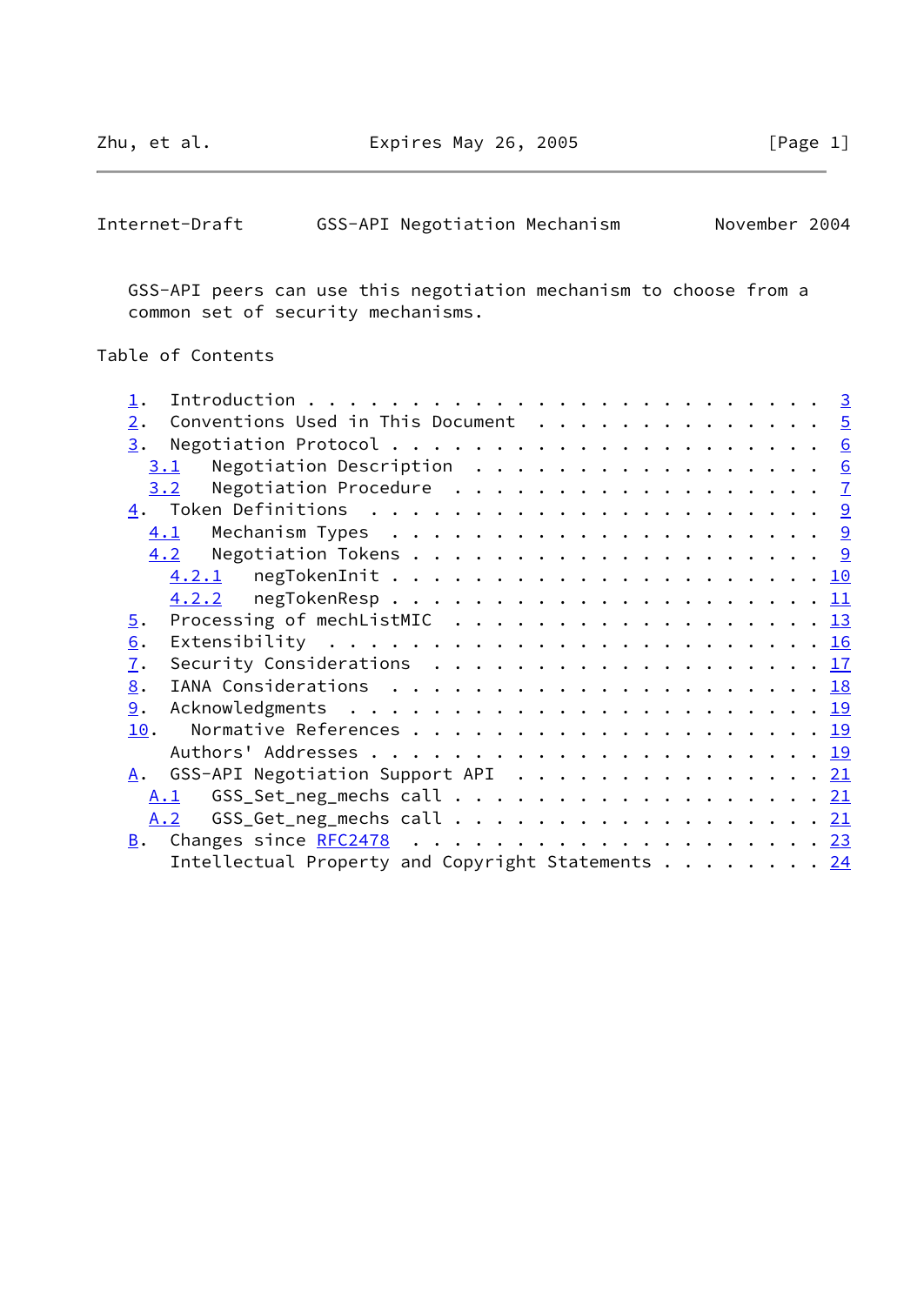Zhu, et al. **Expires May 26, 2005** [Page 2]

<span id="page-2-1"></span>Internet-Draft GSS-API Negotiation Mechanism November 2004

# <span id="page-2-0"></span>[1](#page-2-0). Introduction

The GSS-API [\[RFC2743](https://datatracker.ietf.org/doc/pdf/rfc2743)] provides a generic interface which can be layered atop different security mechanisms such that if communicating peers acquire GSS-API credentials for the same security mechanism, then a security context may be established between them (subject to policy). However, GSS-API doesn't prescribe the method by which GSS-API peers can establish whether they have a common security mechanism.

 The Simple and Protected GSS-API Negotiation (SPNEGO) mechanism defined here is a pseudo security mechanism, represented by the Object Identifier iso.org.dod.internet.security.mechanism.snego (1.3.6.1.5.5.2), which enables GSS-API peers to determine in-band whether their credentials share common GSS-API security mechanism(s), and if so, to invoke normal security context establishment for a selected common security mechanism. This is most useful for applications that are based on GSS-API implementations and multiple mechanisms are shared between the peers.

 The SPNEGO mechanism negotiation is based on the following negotiation model: the initiator proposes a list of security mechanism(s), in its preference order (favorite choice first), the acceptor (also known as the target) either accepts the initiator's preferred security mechanism (the first in the list), or chooses one that is available from the offered list, or rejects the proposed value(s). The target then informs the initiator of its choice.

 Once a common security mechanism is chosen, it MAY also negotiate mechanism-specific options during its context establishment, but that will be inside the mechanism tokens and invisible to this protocol.

 If per-message integrity services are available on the established mechanism security context, the peers can then exchange MIC tokens to ensure that the mechanism list was not tampered with. This MIC token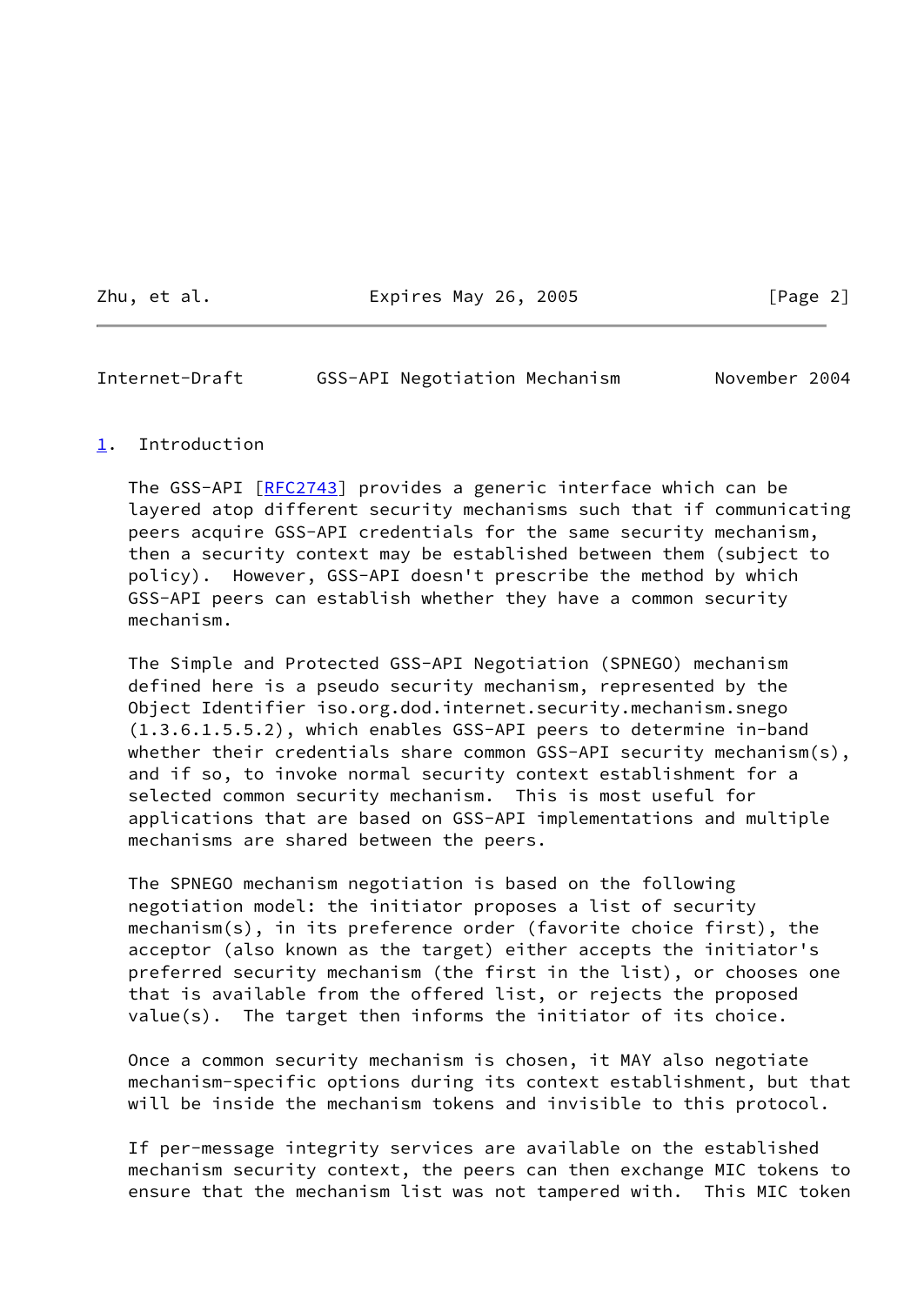exchange is OPTIONAL if no interference could have material impact on the negotiation, i.e., when the selected mechanism is the first choice for both peers.

 In order to avoid an extra round trip, the first security token of the preferred mechanism SHOULD be embedded in the initial negotiation message (as defined in [Section 4.2](#page-9-3)). This mechanism token is referred to as the optimistic token in this document. If the selected mechanism matches the initiator's preferred mechanism, no additional round trips need to be incurred by using this protocol. In addition, by using the optimistic token, the initiator can recover from a non-fatal error in producing the first token before a mechanism can be selected. Implementations, however, MAY omit the

| Zhu, et al. | Expires May 26, 2005 | [Page 3] |
|-------------|----------------------|----------|
|             |                      |          |

Internet-Draft GSS-API Negotiation Mechanism November 2004

 optimistic token, to avoid the cost of generating it in cases where the initiator's preferred mechanism is not selected by the acceptor.

 SPNEGO uses the concepts developed in the GSS-API specification [\[RFC2743](https://datatracker.ietf.org/doc/pdf/rfc2743)]. The negotiation data is encapsulated in context-level tokens. Therefore, callers of the GSS-API do not need to be aware of the existence of the negotiation tokens but only of the new pseudo-security mechanism. A failure in the negotiation phase causes a major status code to be returned: GSS\_S\_BAD\_MECH.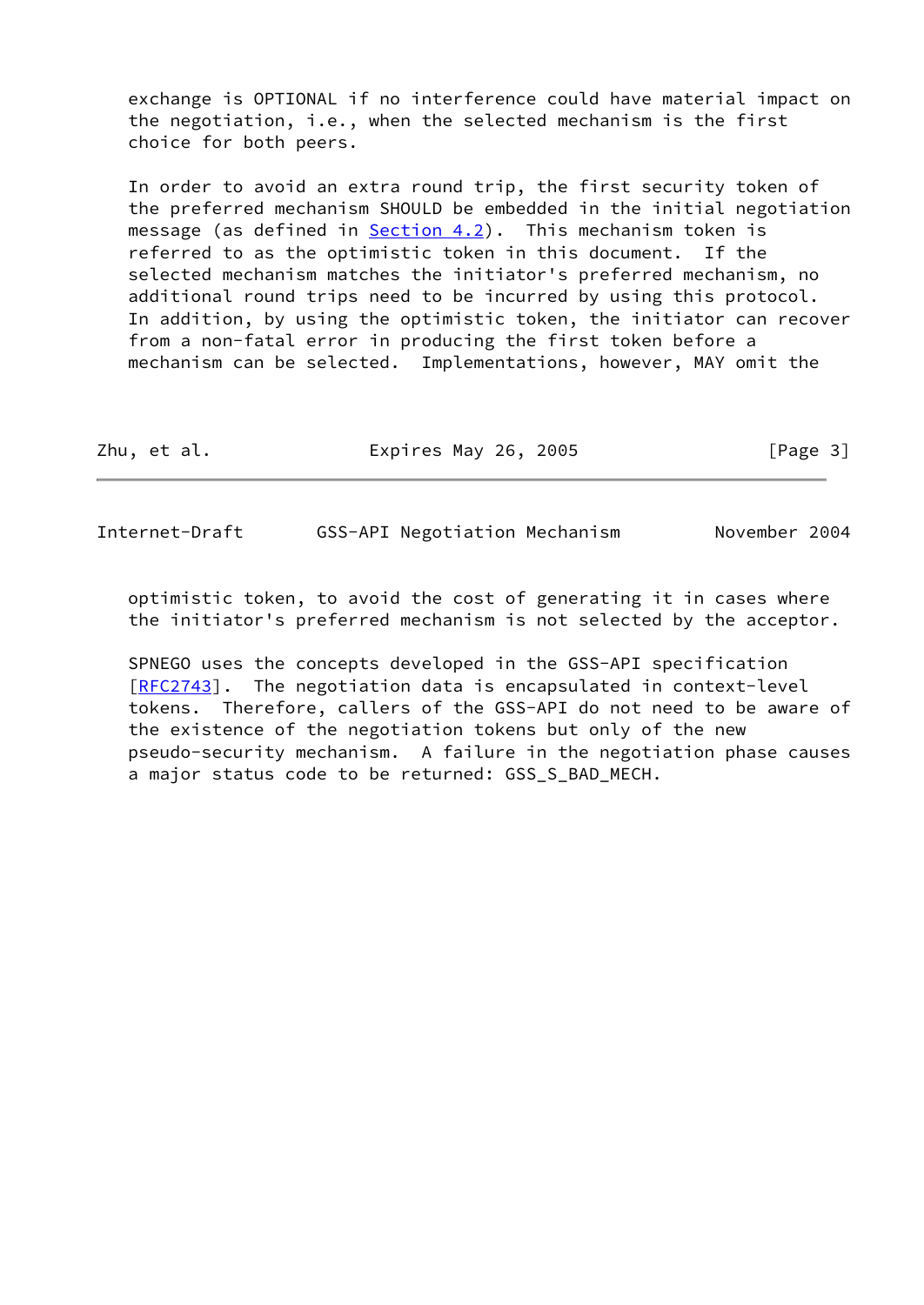Zhu, et al. **Expires May 26, 2005** [Page 4]

<span id="page-4-1"></span>Internet-Draft GSS-API Negotiation Mechanism November 2004

<span id="page-4-0"></span>[2](#page-4-0). Conventions Used in This Document

 The key words "MUST", "MUST NOT", "REQUIRED", "SHALL", "SHALL NOT", "SHOULD", "SHOULD NOT", "RECOMMENDED", "MAY", and "OPTIONAL" in this document are to be interpreted as described in [\[RFC2119](https://datatracker.ietf.org/doc/pdf/rfc2119)].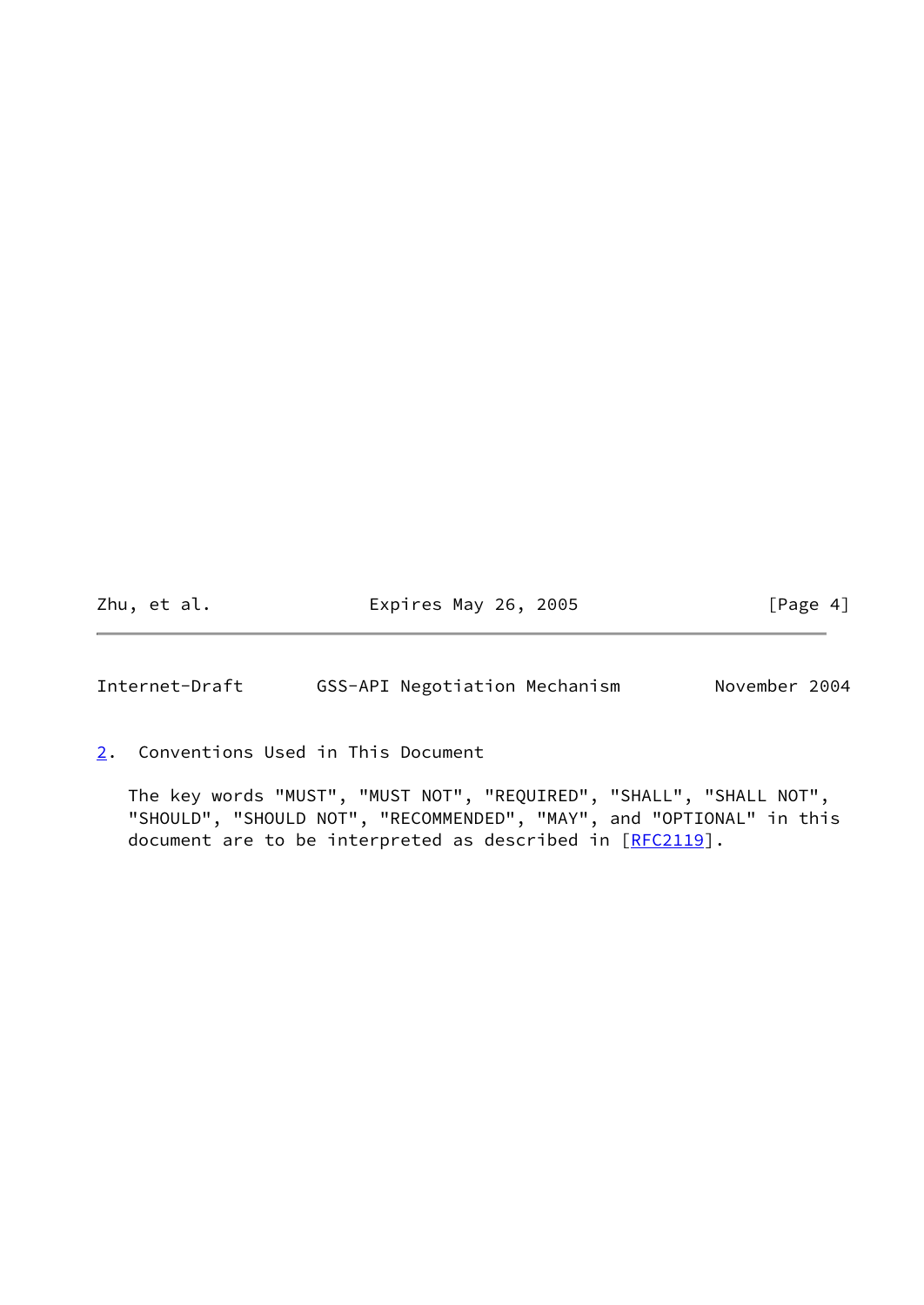| Zhu, et al. | Expires May 26, 2005 | [Page 5] |
|-------------|----------------------|----------|

<span id="page-5-1"></span>Internet-Draft GSS-API Negotiation Mechanism November 2004

<span id="page-5-0"></span>[3](#page-5-0). Negotiation Protocol

 When the established mechanism context provides for integrity protection, the mechanism negotiation can be protected. When acquiring negotiated security mechanism tokens, per-message integrity services are always requested by the SPNEGO mechanism.

When the established mechanism context supports per-message integrity services, SPNEGO guarantees that the selected mechanism is mutually preferred.

This section describes the negotiation process of this protocol.

<span id="page-5-2"></span>[3.1](#page-5-2) Negotiation Description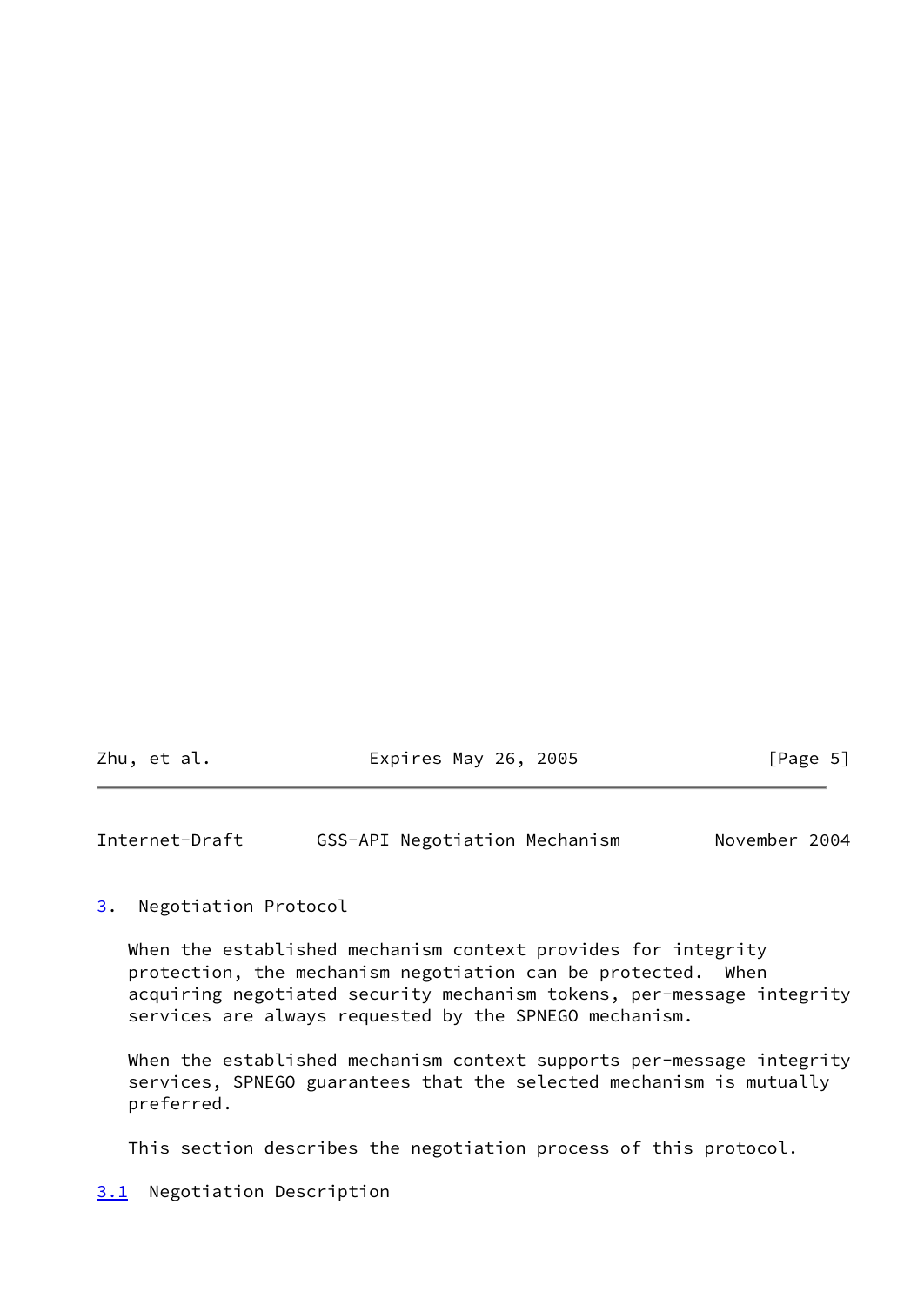The first negotiation token sent by the initiator contains an ordered list of mechanisms (in preference order, favorite choice first), and optionally the initial security token for the preferred mechanism of the initiator (i.e., the first in the list). The list of security mechanisms available for negotiation is based on the credentials being used.

 The target then processes the token from the initiator. This will result in one of four possible states (as defined in [Section 4.2.2](#page-11-0)): accept\_completed, accept\_incomplete, reject, or request\_mic. A reject state will terminate the negotiation; an accept\_completed state indicates that not only was the initiator-selected mechanism acceptable to the target, but that the initial token was sufficient to complete the authentication; an accept\_incomplete state indicates that further message exchange is needed but the MIC token exchange as described in [Section 5](#page-13-0) is OPITONAL; a request mic state (this state can only be present in the first reply message from the target) indicates the MIC token exchange is REQUIRED if per-message integrity services are available.

 Unless the preference order is specified by the application (see Appendix  $A$ ), the policy by which the target chooses a mechanism is an implementation-specific local matter. In the absence of application specified preference order or other policy, the target SHALL choose the first mechanism in the initiator proposed list for which it has valid credentials.

 In case of a successful negotiation, the security mechanism in the first reply message represents the value suitable for the target, and picked up from the list offered by the initiator. A context level token for a reject state is OPTIONAL.

Once a mechanism has been selected, the tokens specific to the

| Expires May 26, 2005<br>Zhu, et al. | [Page 6] |
|-------------------------------------|----------|
|-------------------------------------|----------|

<span id="page-6-0"></span>Internet-Draft GSS-API Negotiation Mechanism November 2004

selected mechanism are carried within the negotiation tokens.

 Lastly, MIC tokens MAY be exchanged to ensure the authenticity of the mechanism list as seen by the target.

 To avoid conflicts with the use of MIC tokens by SPNEGO, partially-established contexts are not used for per-message calls: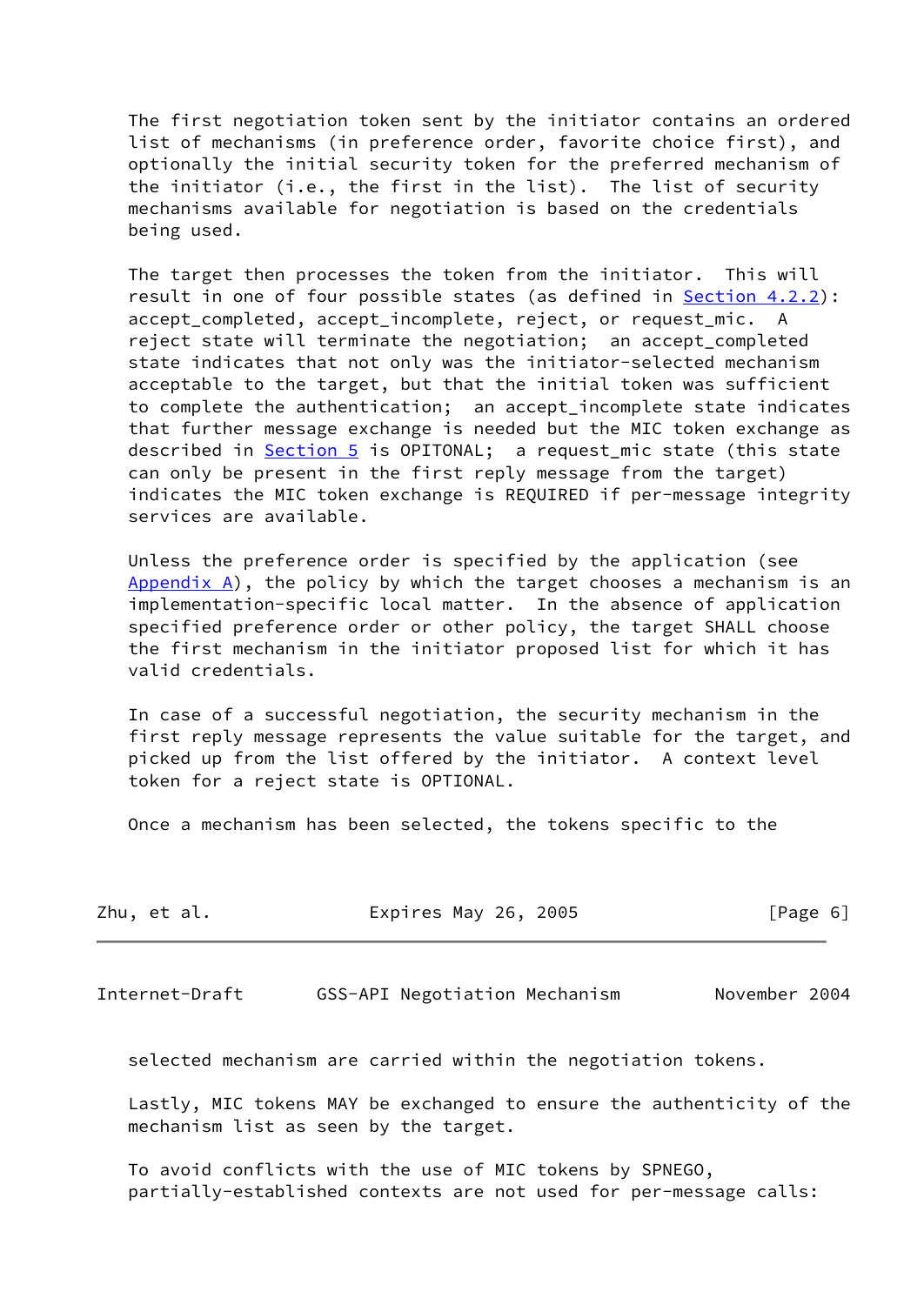the prot\_ready\_state [\[RFC2743](https://datatracker.ietf.org/doc/pdf/rfc2743)] will be false even if the underlying mechanism would return true natively.

<span id="page-7-0"></span>[3.2](#page-7-0) Negotiation Procedure

 The basic form of the procedure assumes that per-message integrity services are available on the established mechanism context, and it is summarized as follows:

- (a) The GSS-API initiator invokes GSS\_Init\_sec\_context() as normal, but requests (either explicitly, with the negotiation mechanism, or through accepting a default, when the default is this negotiation mechanism) that SPNEGO is used.
- (b) The initiator GSS-API implementation emits a negotiation token containing a list of supported security mechanisms (possible just one mechanism) for the credentials used for this context establishment, and optionally an initial security token for the first mechanism from that list.
- (c) The GSS-API initiator application sends the token to the target application. The GSS-API target application deposits the token through invoking GSS\_Accept\_sec\_context(). The acceptor will do one of the following:
	- (I) No proposed mechanism is acceptable, the negotiation SHALL be terminated. GSS\_Accept\_sec\_context indicates GSS\_S\_BAD\_MECH. The acceptor MAY output a negotiation token containing a reject state.
	- (II) If either the initiator's preferred mechanism is not accepted by the target, or this mechanism is accepted but it is not the most preferred mechanism available for the acceptor (see [Section 3.1](#page-5-2) and [Section 5\)](#page-13-0), GSS\_Accept\_sec\_context() indicates GSS S CONTINUE NEEDED. The acceptor MUST output a negotiation token containing a request\_mic state.
	- (III) Otherwise, GSS\_Accept\_sec\_conext() indicates GSS\_S\_COMPLETE or GSS\_S\_CONTINUE\_NEEDED, depending on if at least one additional negotiation token from the initiator is needed to establish this context. The acceptor outputs a negotiation

| Zhu, et al. | Expires May 26, 2005 | [Page 7] |
|-------------|----------------------|----------|
|-------------|----------------------|----------|

| Internet-Draft | GSS-API Negotiation Mechanism |  | November 2004 |  |
|----------------|-------------------------------|--|---------------|--|
|----------------|-------------------------------|--|---------------|--|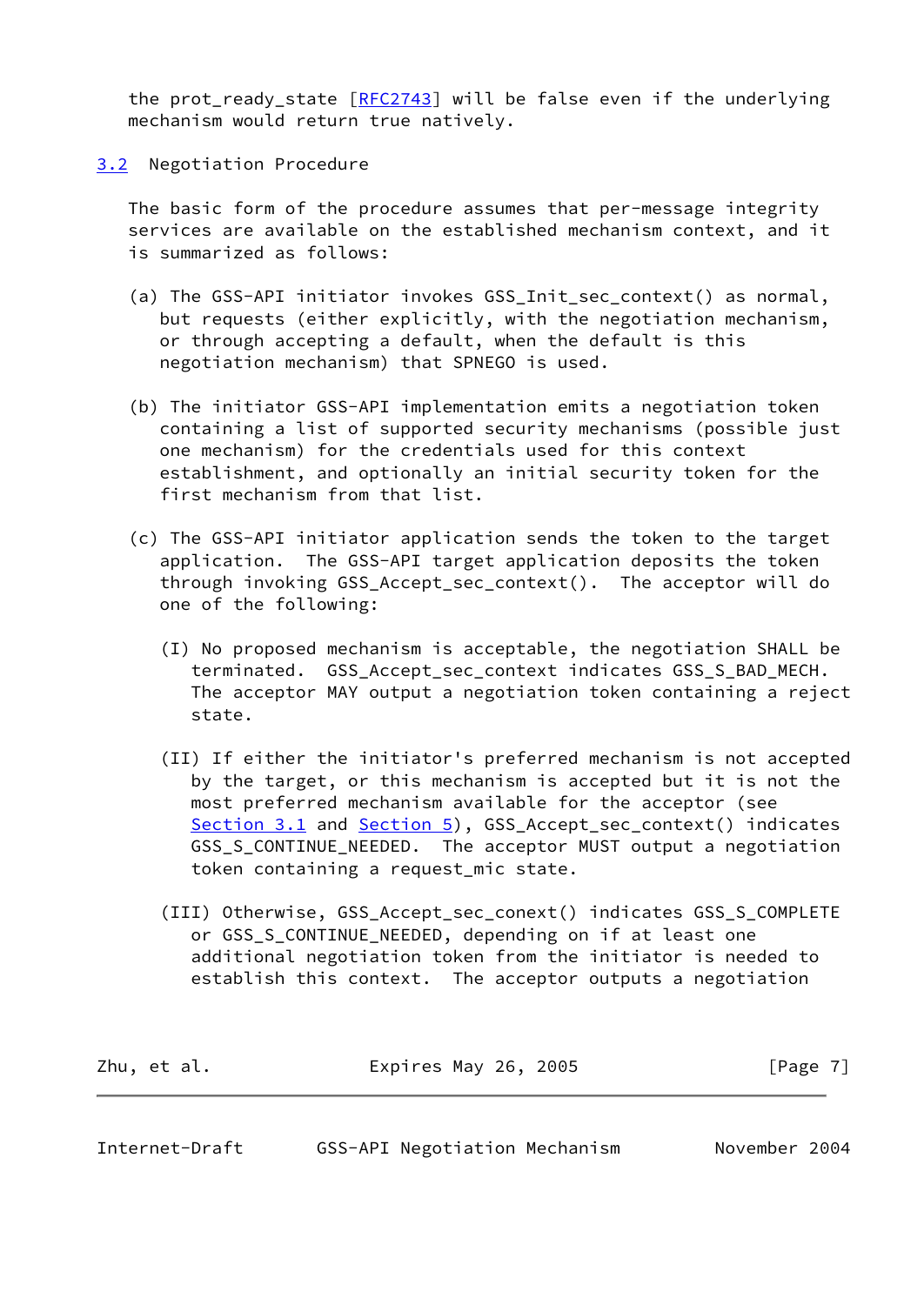token containing an accept\_complete or accept\_incomplete state, respectively.

 If the initiator's preferred mechanism is accepted, and an optimistic mechanism token was included, this mechanism token MUST be deposited to the selected mechanism through invoking GSS Accept sec context() and if a response mechanism token is emitted, it MUST be included in the response negotiation token. Otherwise, the target will not emit a response mechanism token in the first reply.

- (d) The GSS-API target application returns the negotiation token to the initiator application. The GSS-API initiator application deposits the token through invoking GSS\_Init\_sec\_context(). The security context initialization is then continued according to the standard GSS-API conventions for the selected mechanism, where the tokens of the selected mechanism are encapsulated until the GSS\_S\_COMPLETE is returned for both the initiator and the target by the selected security mechanism.
- (e) MIC tokens are then either skipped or exchanged according to [Section 5.](#page-13-0)

Note that the  $*$ -req flag input parameters for context establishment are relative to the selected mechanism, as are the \*\_state output parameters. i.e., these parameters are not applicable to the negotiation process per se.

 On receipt of a negotiation token on the target side, a GSS-API implementation that does not support negotiation would indicate the GSS\_S\_BAD\_MECH status as if a particular basic security mechanism had been requested but was not supported.

 When GSS\_Acquire\_cred is invoked with this SPNEGO mechanism as desired\_mechs, an implementation-specific default credential is used to carry on the negotiation. A set of mechanisms as specified locally by the system administrator is then available for negotiation. If there is a desire for the caller to make its own choice, then an additional API has to be used (see  $\Delta p$  and  $\Delta$ ).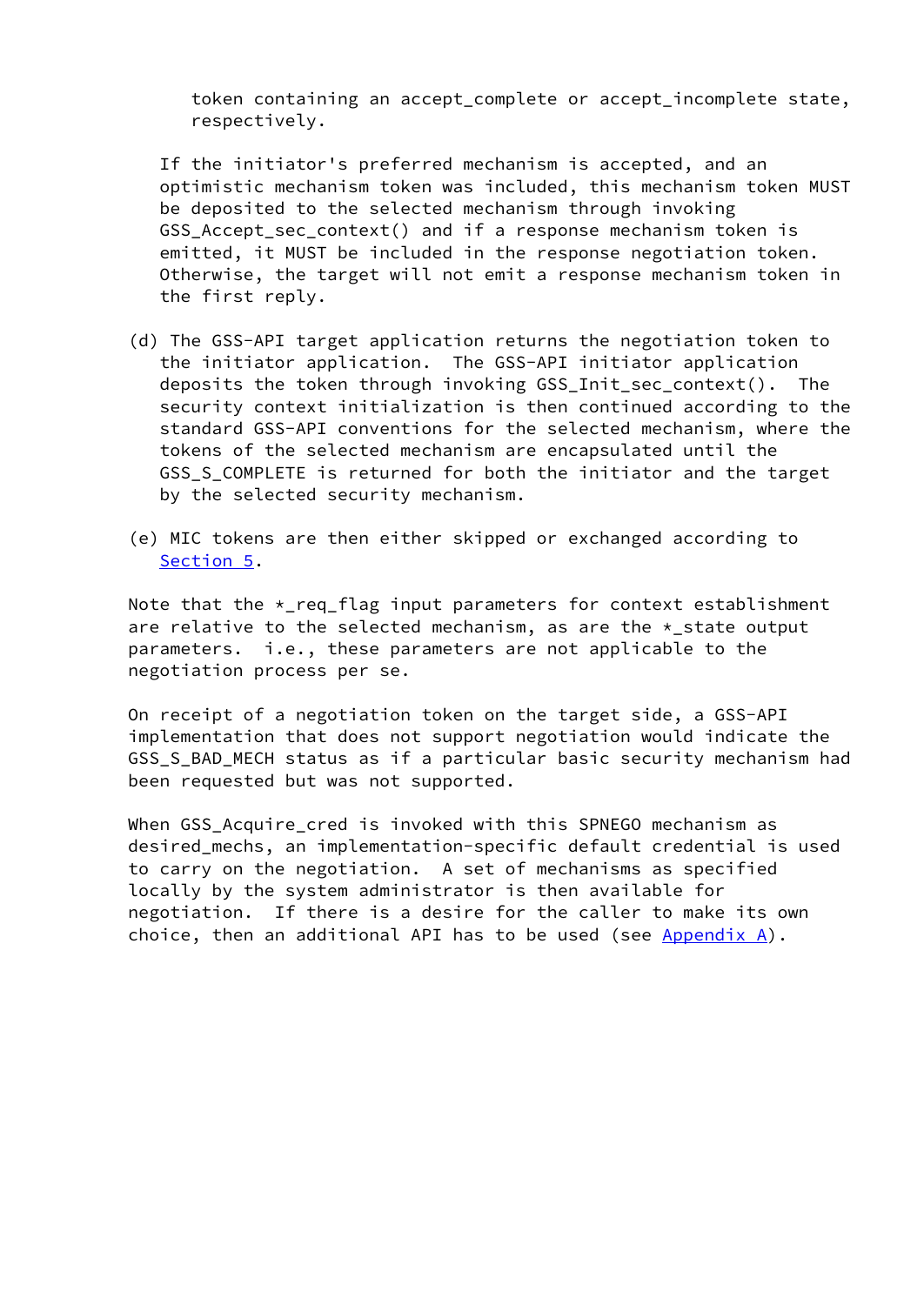```
Internet-Draft GSS-API Negotiation Mechanism November 2004
```
<span id="page-9-0"></span>[4](#page-9-0). Token Definitions

 The type definitions in this section assume an ASN.1 module definition of the following form:

```
 SPNEGOASNOneSpec {
     iso(1) identified-organization(3) dod(6) internet(1)
     security(5) mechanism(5) snego (2) modules(4) spec2(2)
 } DEFINITIONS EXPLICIT TAGS ::= BEGIN
 -- rest of definitions here
```
END

 This specifies that the tagging context for the module will be explicit and non-automatic.

 The encoding of SPNEGO protocol messages shall obey the Distinguished Encoding Rules (DER) of ASN.1 as described in [[X690\]](#page-20-3).

<span id="page-9-2"></span>[4.1](#page-9-2) Mechanism Types

 In this negotiation model, each OID represents one GSS-API mechanism or one variant (see [Section 6\)](#page-17-0) of it according to [[RFC2743](https://datatracker.ietf.org/doc/pdf/rfc2743)].

 MechType ::= OBJECT IDENTIFIER -- OID represents each security mechanism as suggested by -- [[RFC2743\]](https://datatracker.ietf.org/doc/pdf/rfc2743)

MechTypeList ::= SEQUENCE OF MechType

### <span id="page-9-3"></span>[4.2](#page-9-3) Negotiation Tokens

 The syntax of the initial negotiation tokens follows the initialContextToken syntax defined in **Section [3.1 of \[RFC2743\]](https://datatracker.ietf.org/doc/pdf/rfc2743#section-3.1)**. The SPNEGO pseudo mechanism is identified by the Object Identifier specified in [Section 1](#page-2-0). Subsequent tokens are not encapsulated in this GSS-API generic token framing.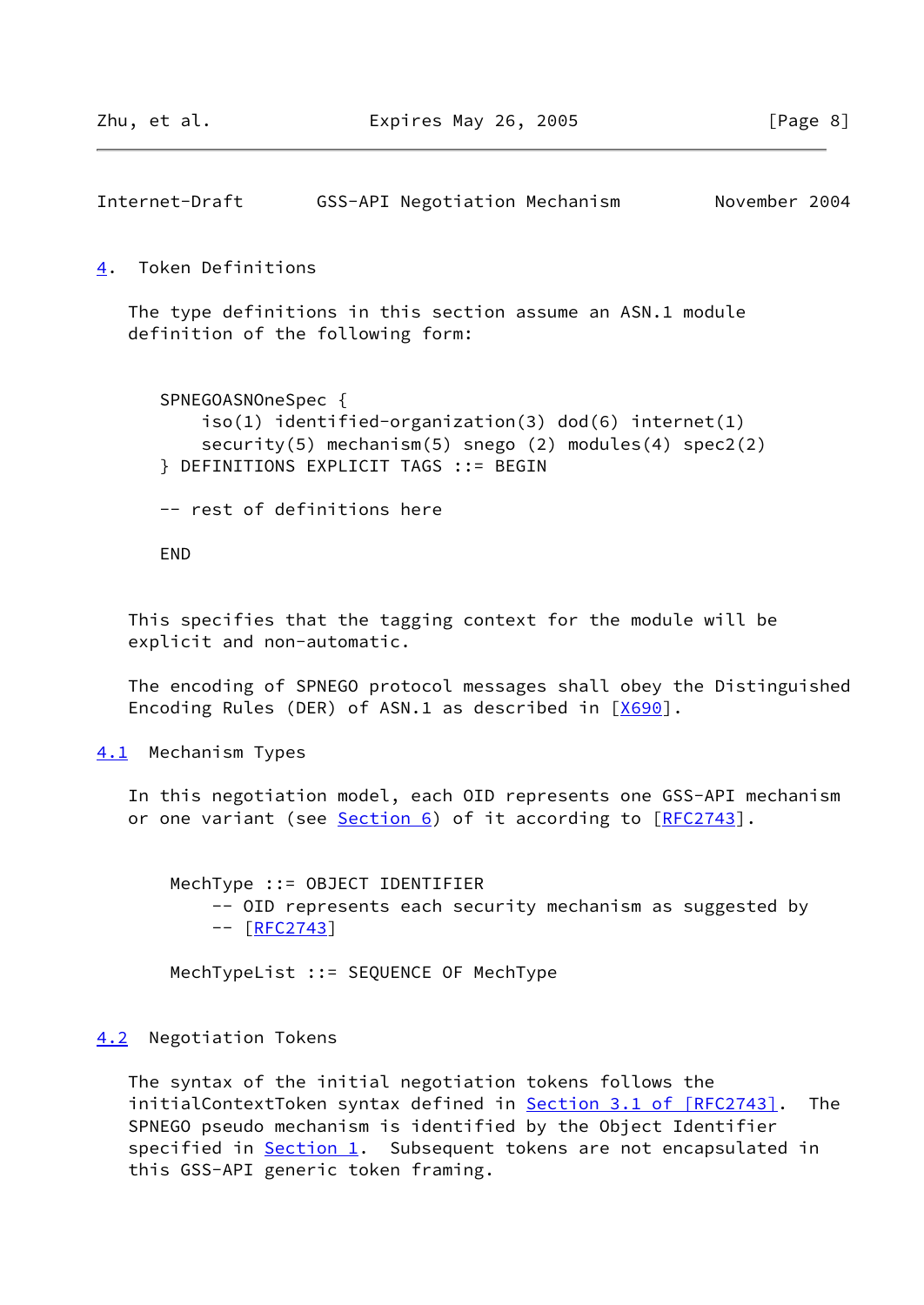```
 This section specifies the syntax of the inner token for the initial
   message, and the syntax of subsequent context establishment tokens.
       NegotiationToken ::= CHOICE {
          negTokenInit [0] NegTokenInit,
Zhu, et al. Expires May 26, 2005 [Page 9]
Internet-Draft GSS-API Negotiation Mechanism November 2004
          negTokenResp [1] negTokenResp
       }
4.2.1 negTokenInit
       NegTokenInit ::= SEQUENCE {
          mechTypes [0] MechTypeList,
          reqFlags [1] ContextFlags OPTIONAL,
         mechToken [2] OCTET STRING OPTIONAL,
         mechListMIC [3] OCTET STRING OPTIONAL,
           ...
       }
       ContextFlags ::= BIT STRING {
          delegFlag (0),
         mutualFlag (1),
           replayFlag (2),
          sequenceFlag (3),
           anonFlag (4),
          confFlag (5),
           integFlag (6)
       }
   This is the syntax for the inner token of the initial negotiation
   message.
```
mechTypes

 This field contains one or more security mechanisms available for the initiator in preference order (favorite choice first).

reqFlags

 This field, if present, contains the service options that are requested to establish the context. The context flags SHOULD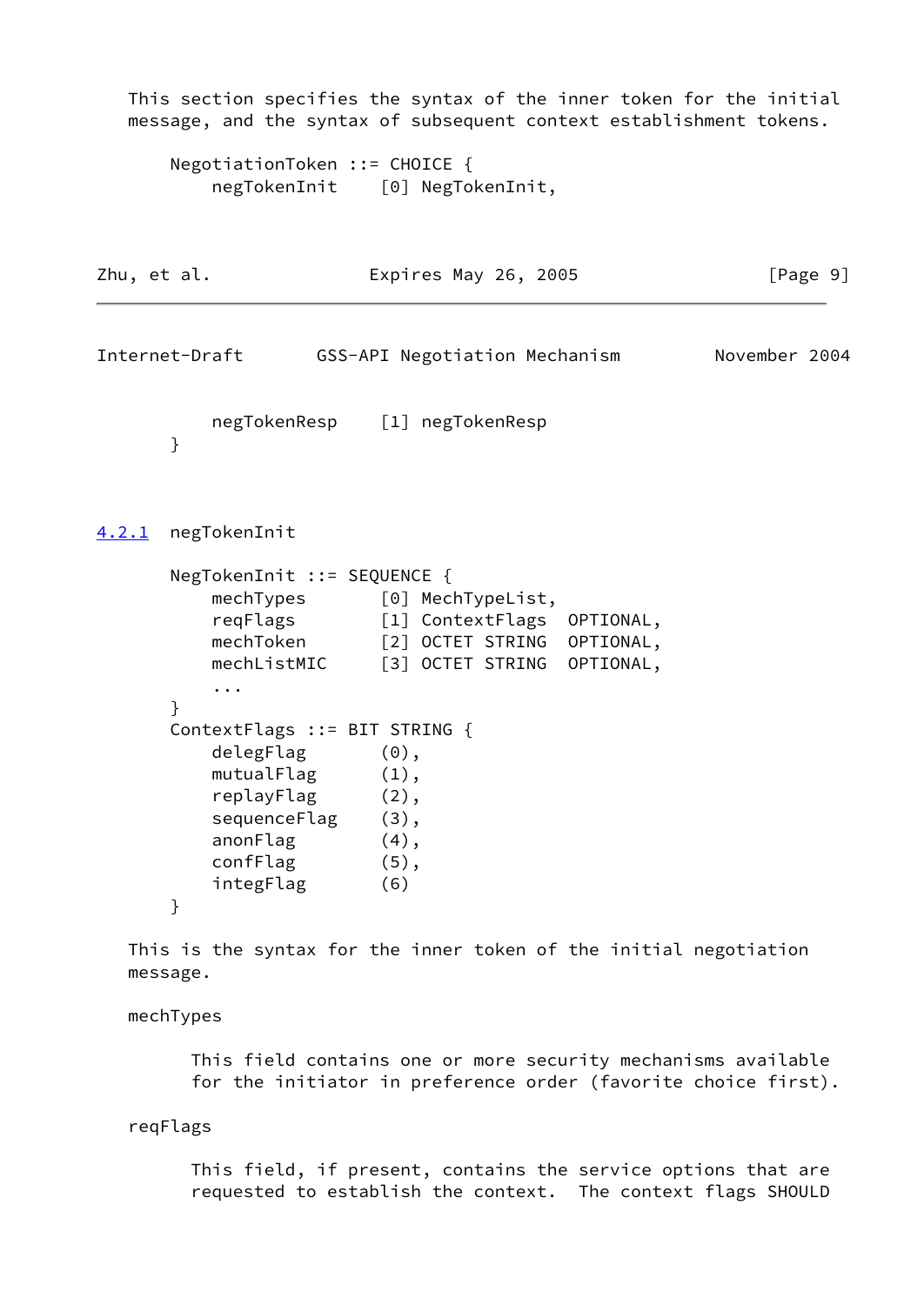<span id="page-11-1"></span>

|                | be filled in from the req_flags parameter of<br>GSS_Init_sec_context(). This field SHALL NOT have impact on<br>the negotiation.                                                                                                                                                                                                                                                                                                                                 |
|----------------|-----------------------------------------------------------------------------------------------------------------------------------------------------------------------------------------------------------------------------------------------------------------------------------------------------------------------------------------------------------------------------------------------------------------------------------------------------------------|
| mechToken      |                                                                                                                                                                                                                                                                                                                                                                                                                                                                 |
|                | This field, is present, contains the optimistic security<br>mechanism token.                                                                                                                                                                                                                                                                                                                                                                                    |
|                |                                                                                                                                                                                                                                                                                                                                                                                                                                                                 |
| Zhu, et al.    | Expires May 26, 2005<br>[Page 10]                                                                                                                                                                                                                                                                                                                                                                                                                               |
| Internet-Draft | GSS-API Negotiation Mechanism<br>November 2004                                                                                                                                                                                                                                                                                                                                                                                                                  |
| mechlistMIC    | This field, is present, contains a MIC token, which is computed<br>according to Section 5, for the mechanism list in the initial<br>negotiation message.                                                                                                                                                                                                                                                                                                        |
| <u>4.2.2</u>   | negTokenResp                                                                                                                                                                                                                                                                                                                                                                                                                                                    |
| }              | NegTokenResp ::= SEQUENCE {<br>[0] ENUMERATED {<br>negResult<br>accept_completed<br>$(0)$ ,<br>accept_incomplete<br>$(1)$ ,<br>reject<br>$(2)$ ,<br>(3)<br>request_mic<br>$\mathcal{F}$<br>OPTIONAL,<br>-- REQUIRED in the first reply from the target<br>supportedMech<br>[1] MechType<br>OPTIONAL,<br>-- present only in the first reply from the target<br>responseToken [2] OCTET STRING OPTIONAL,<br>[3] OCTET STRING OPTIONAL,<br>mechListMIC<br>$\cdots$ |
|                | This is the syntax for all subsequent negotiation messages.                                                                                                                                                                                                                                                                                                                                                                                                     |
| negResult      |                                                                                                                                                                                                                                                                                                                                                                                                                                                                 |

<span id="page-11-0"></span>This field, if present, contains the state of the negotiation.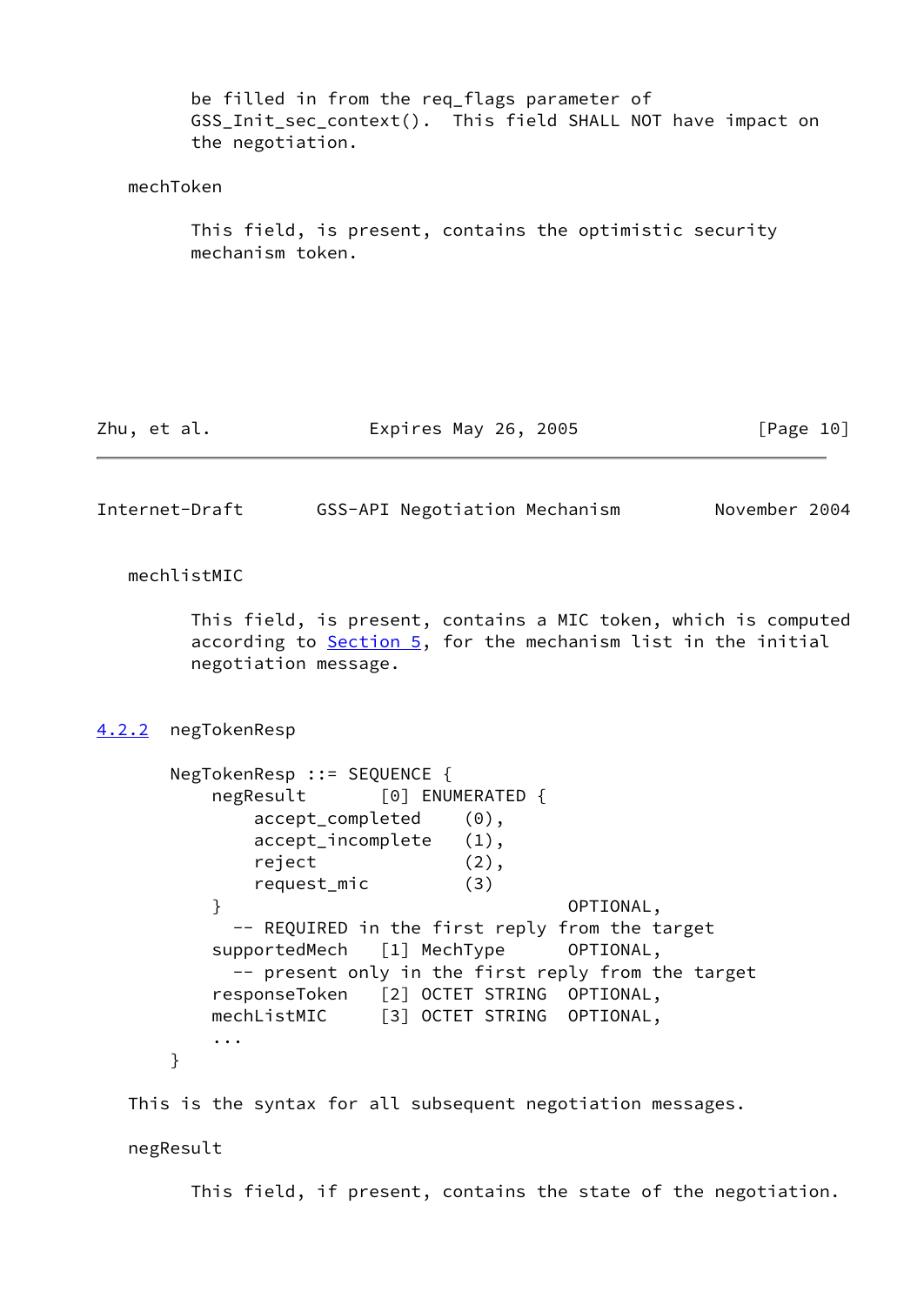This can be: accept\_completed No further negotiation message from the peer is expected, and the security context is established for the sender. accept\_incomplete At least one more negotiation message from the peer is needed to establish the security context. reject The sender terminates the negotiation. request\_mic The sender indicates that the exchange of MIC tokens, as described in [Section 5,](#page-13-0) will be REQUIRED if per-message integrity services are available on the mechanism context to be established. This value SHALL only be present in the first reply from the target.

Zhu, et al. **Expires May 26, 2005** [Page 11]

 This field is REQUIRED in the first reply from the target, and it is OPTIONAL thereafter.

supportedMech

 This field SHALL only be present in the first reply from the target. It is a choice from the mechanism(s) offered by the initiator.

ResponseToken

 The field, if present, contains tokens specific to the mechanism selected.

mechlistMIC

 This field, is present, contains a MIC token, which is computed according to [Section 5,](#page-13-0) for the mechanism list in the initial negotiation message.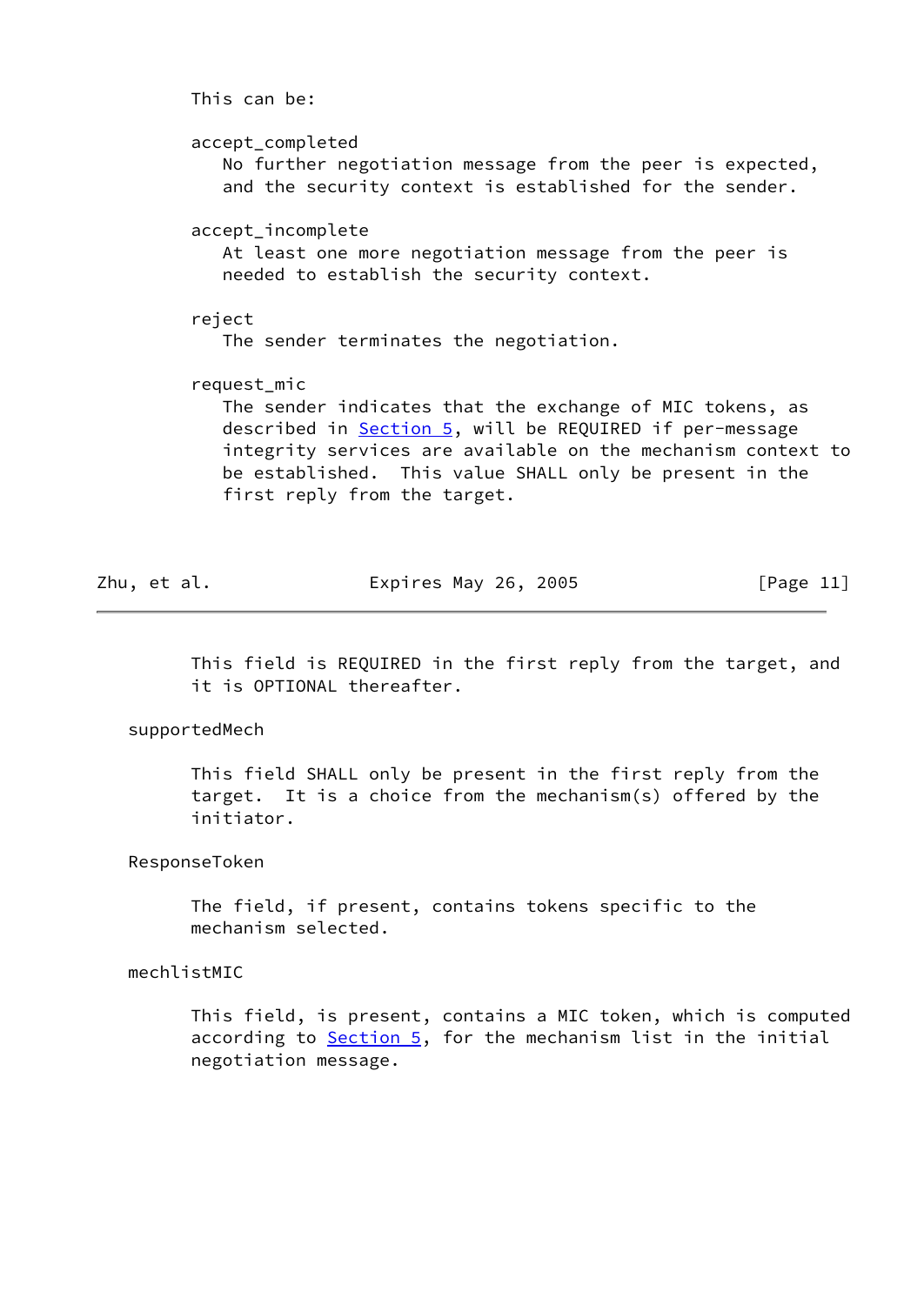Zhu, et al. **Expires May 26, 2005** [Page 12]

<span id="page-13-1"></span>Internet-Draft GSS-API Negotiation Mechanism November 2004

#### <span id="page-13-0"></span>[5](#page-13-0). Processing of mechListMIC

 If the mechanism selected by the negotiation does not support integrity protection, then no mechlistMIC token is used. Otherwise if the initiator's preferred mechanism is accepted and it is also the most preferred mechanism available for the acceptor (there is no mechanism which, had it been present in the mechanism list, the acceptor would have preferred over the accepted mechanism), then the MIC token exchange, as described later in this section, is OPTIONAL. In all other cases, MIC tokens MUST be exchanged after the mechanism context is fully established.

 It is assumed that per-message integrity services are available on the established mechanism context in the following procedure for processing MIC tokens of the initiator's mechanism list.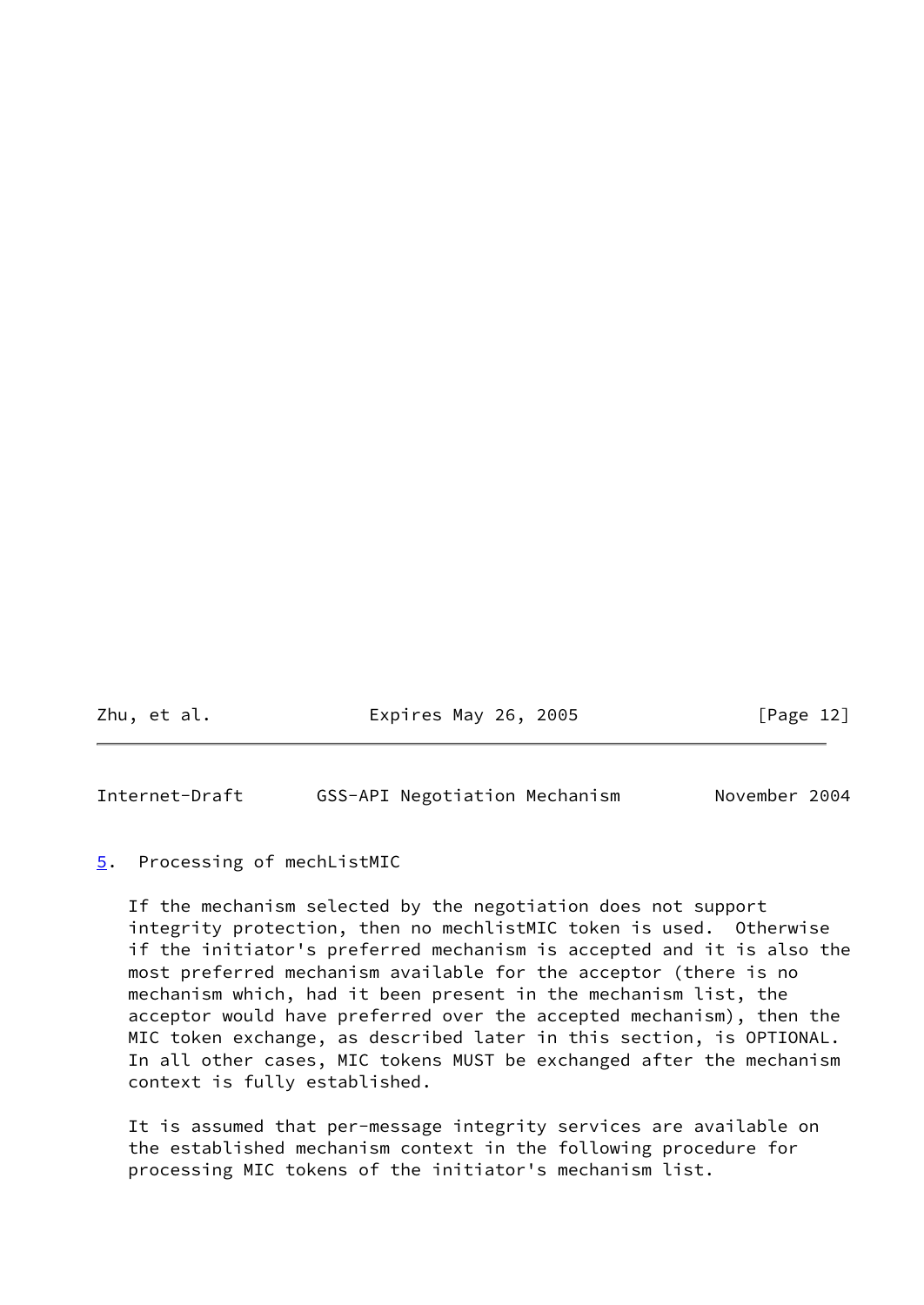- a) The mechlistMIC token (or simply the MIC token) is computed through invoking GSS\_GetMIC(): the input context\_handle is the established mechanism context, the input gop req is  $0$ , and the input message is the mechTypes field in the initial negotiation message (only the DER encoding of type MechTypeList is included).
- b) If the selected mechanism uses an even number of mechanism tokens (namely the acceptor sends the last mechanism token), the acceptor does the following when emitting the negotiation message containing the last mechanism token: if the MIC token exchange is not required, GSS\_Accept\_sec\_context() either indicates GSS\_S\_COMPLETE and does not include a mechlistMIC token, or indicates GSS S CONTINUE NEEDED and includes a mechlistMIC token and an accept\_incomplete state; if the MIC token exchange is required, GSS\_Accept\_sec\_context() indicates GSS S CONTINUE NEEDED, and includes a mechlistMIC token. Acceptors who wish to be compatible with legacy Windows SPNEGO implementations as described in [Appendix B](#page-25-0) shall not generate a mechlistMIC token when the MIC token exchange is not required. The initiator then processes the last mechanism token, and does one of the following:
	- (I) If a mechlistMIC token was included, and is correctly verified, GSS\_Init\_sec\_context() indicates GSS\_S\_COMPLETE. The output negotiation message contains a mechlistMIC token, and an accept\_complete state. The acceptor MUST then verify this mechlistMIC token.
	- (II) If a mechlistMIC token was included but is incorrect, the negotiation SHALL be terminated. GSS\_Accept\_sec\_context() indicates GSS\_S\_DEFECTIVE\_TOKEN.

| Zhu, et al. | Expires May 26, 2005 | [Page 13] |
|-------------|----------------------|-----------|
|-------------|----------------------|-----------|

- Internet-Draft GSS-API Negotiation Mechanism November 2004
	- (III) If no mechlistMIC token was included, and the MIC token exchange is not required, GSS\_Init\_sec\_context() indicates GSS\_S\_COMPLETE with no output token.
	- (IV) If no mechlistMIC token was included, but the MIC token exchange is required, the negotiation SHALL be terminated. GSS\_Accept\_sec\_context() indicates GSS\_S\_DEFECTIVE\_TOKEN.
	- c) In the case that the chosen mechanism uses an odd number of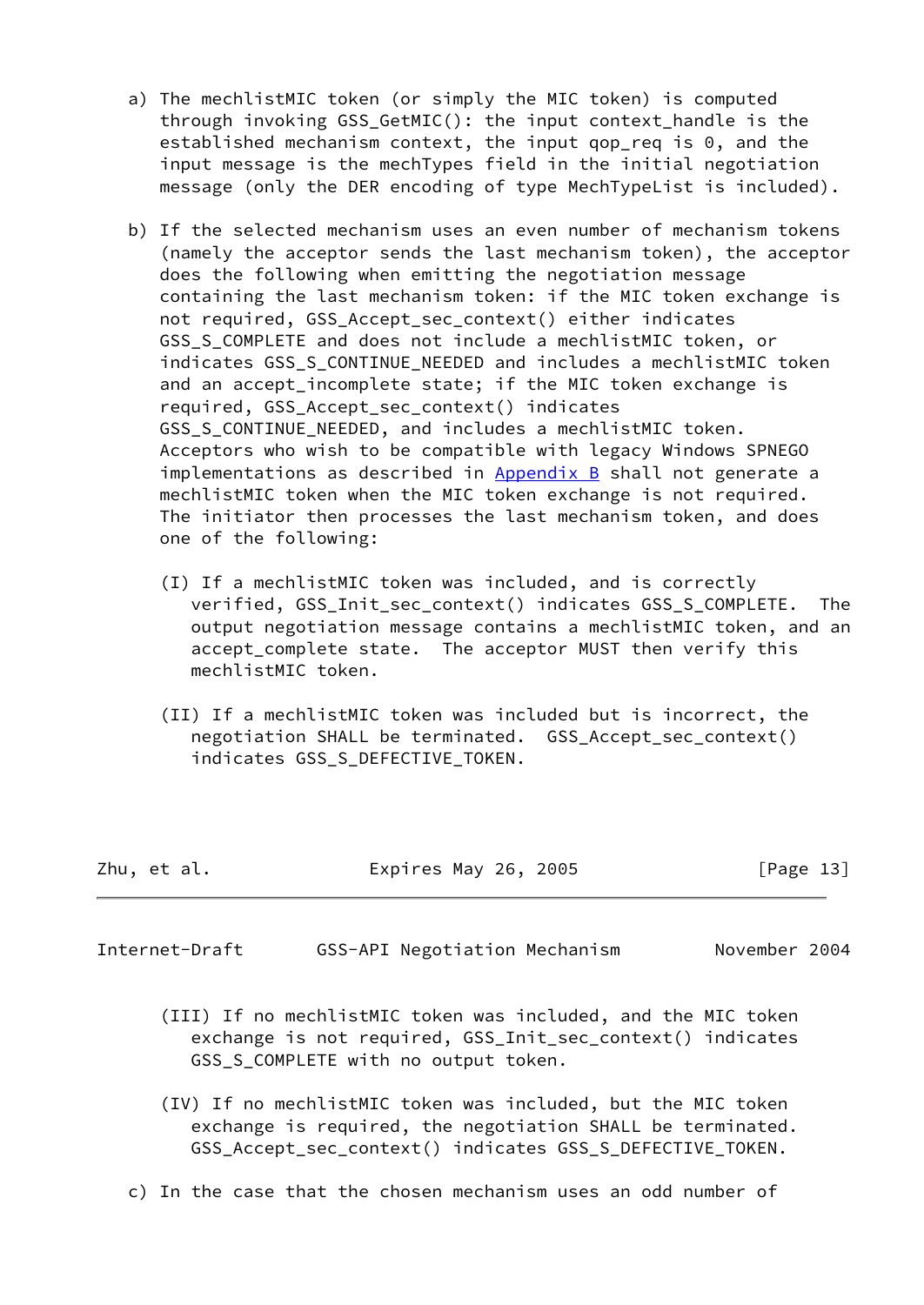mechanism tokens (namely the initiator sends the last mechanism token), the initiator does the following when emitting the negotiation message containing the last mechanism token: if the negResult state was request\_mic in the first reply from the target, a mechlistMIC token MUST be included, otherwise the mechlistMIC token is OPTIONAL. In the case that the optimistic mechanism token is the only mechanism token for the initiator's preferred mechanism, the mechlistMIC token is OPTIONAL. GSS\_Init\_sec\_context() indicates GSS\_S\_CONTINUE\_NEEDED. Initiators who wish to be compatible with legacy Windows SPNEGO implementations as described in  $Appendix B$  shall not generate a mechlistMIC token when the MIC token exchange is not required. The acceptor then processes the last mechanism token, and does one of the following:

- (I) If a mechlistMIC token was included, and is correctly verified, GSS Accept sec context() indicates GSS S COMPLETE. The output negotiation message contains a mechlistMIC token, and an accept\_complete state. The initiator MUST then verify this mechlistMIC token.
- (II) If a mechlistMIC token was included but is incorrect, the negotiation SHALL be terminated. GSS\_Accept\_sec\_context() indicates GSS\_S\_DEFECTIVE\_TOKEN.
- (III) If no mechlistMIC token was included and the mechlistMIC token exchange is not required, GSS\_Accept\_sec\_context() indicates GSS\_S\_COMPLETE. The output negotiation message contains an accept\_complete state.
- (IV) In the case that the optimistic mechanism token is also the last mechanism token (when the initiator's preferred mechanism is accepted by the target), and the target sends a request\_mic state, but the initiator did not send a mechlistMIC token, the target then MUST include a mechlistMIC token in that first reply. GSS Accept sec context() indicates GSS S CONTINUE NEEDED. The initiator MUST verify the received mechlistMIC token, and generate a mechlistMIC token to send back to the target, who SHALL in turn verify the returned

Zhu, et al. **Expires May 26, 2005** [Page 14]

Internet-Draft GSS-API Negotiation Mechanism November 2004

mechlistMIC token and complete the negotiation.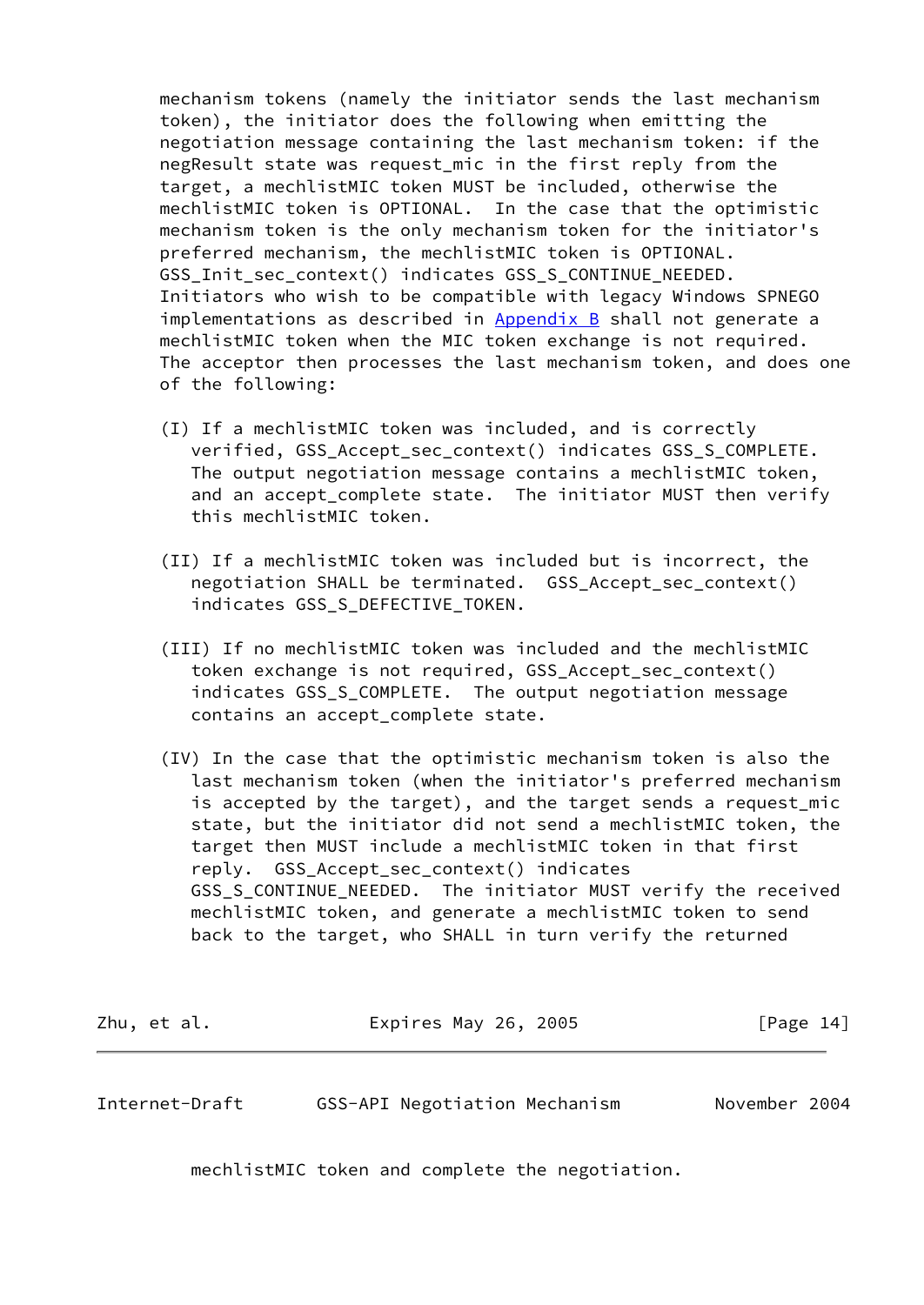(V) If no mechlistMIC token was included and the acceptor sent a request\_mic state in the first reply message (the exchange of MIC tokens is required), the negotiation SHALL be terminated. GSS\_Accept\_sec\_context() indicates GSS\_S\_DEFECTIVE\_TOKEN.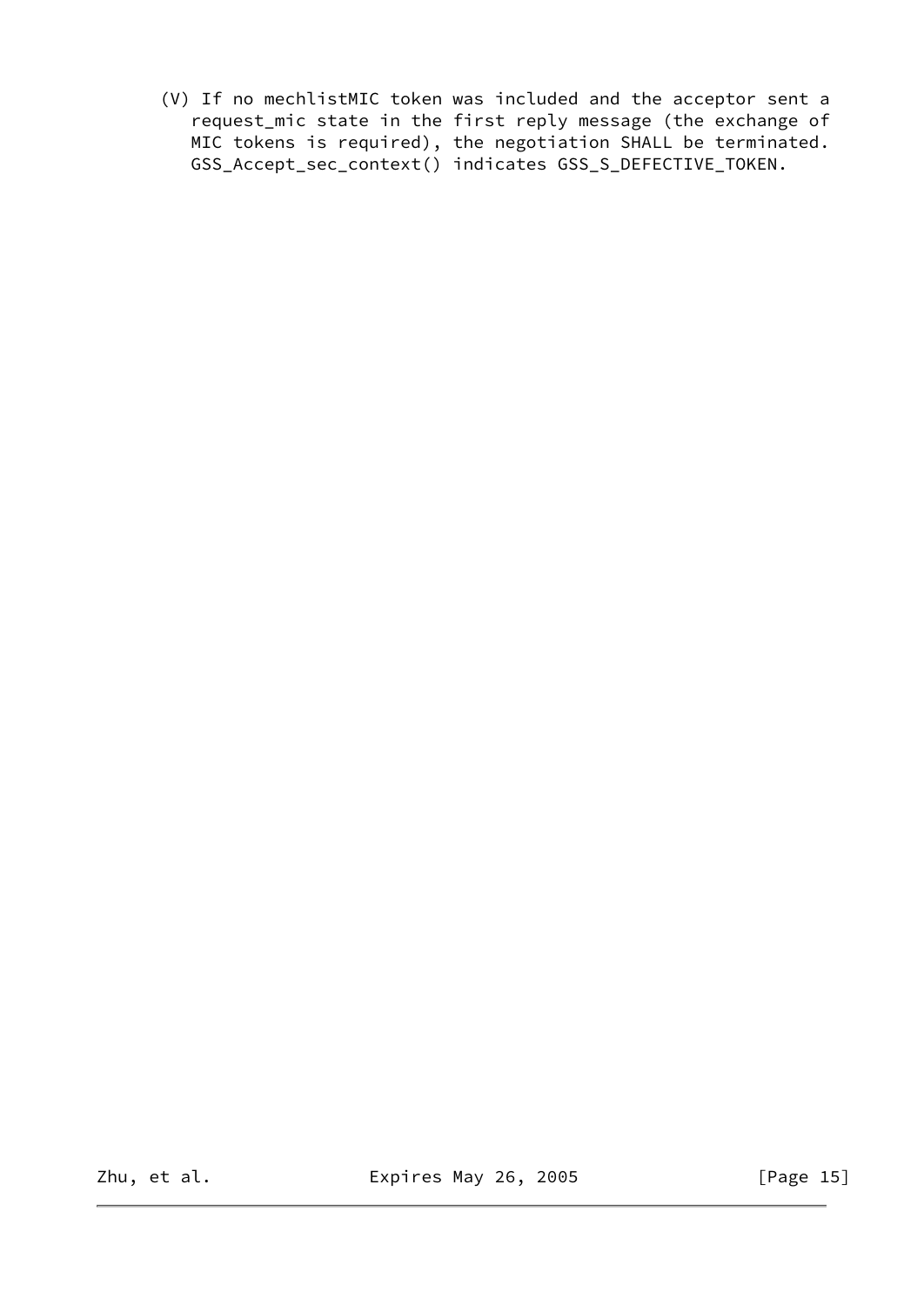<span id="page-17-1"></span>

## <span id="page-17-0"></span>[6](#page-17-0). Extensibility

 Two mechanisms are provided by extensibility. First, the ASN.1 structures in this specification MAY be expanded by IETF standards action. Implementations receiving unknown fields MUST ignore these fields.

 Secondly, OIDs corresponding to a desired mechanism attribute may be included in the set of preferred mechanisms by an initiator. The acceptor can choose to honor this request by preferring mechanisms that have that attribute. Future work within the Kitten working group is expected to standardize common attributes that SPNEGO mechanisms may wish to support. At this time it is sufficient to say that initiators MAY include OIDs that do not correspond to mechanisms but instead correspond to desired mechanism attributes in their requests. Such OIDs MAY influence the acceptor's choice of mechanism. As discussed in **Section 5**, if there are mechanisms that if present in the initiator's list of mechanisms might be preferred by the acceptor to the initiator's preferred mechanism, the acceptor MUST demand the MIC token exchange. As a consequence, acceptors MUST demand the MIC token exchange if they support negotiation of attributes not available in the initiator's preferred mechanism regardless of whether the initiator actually requested these attributes.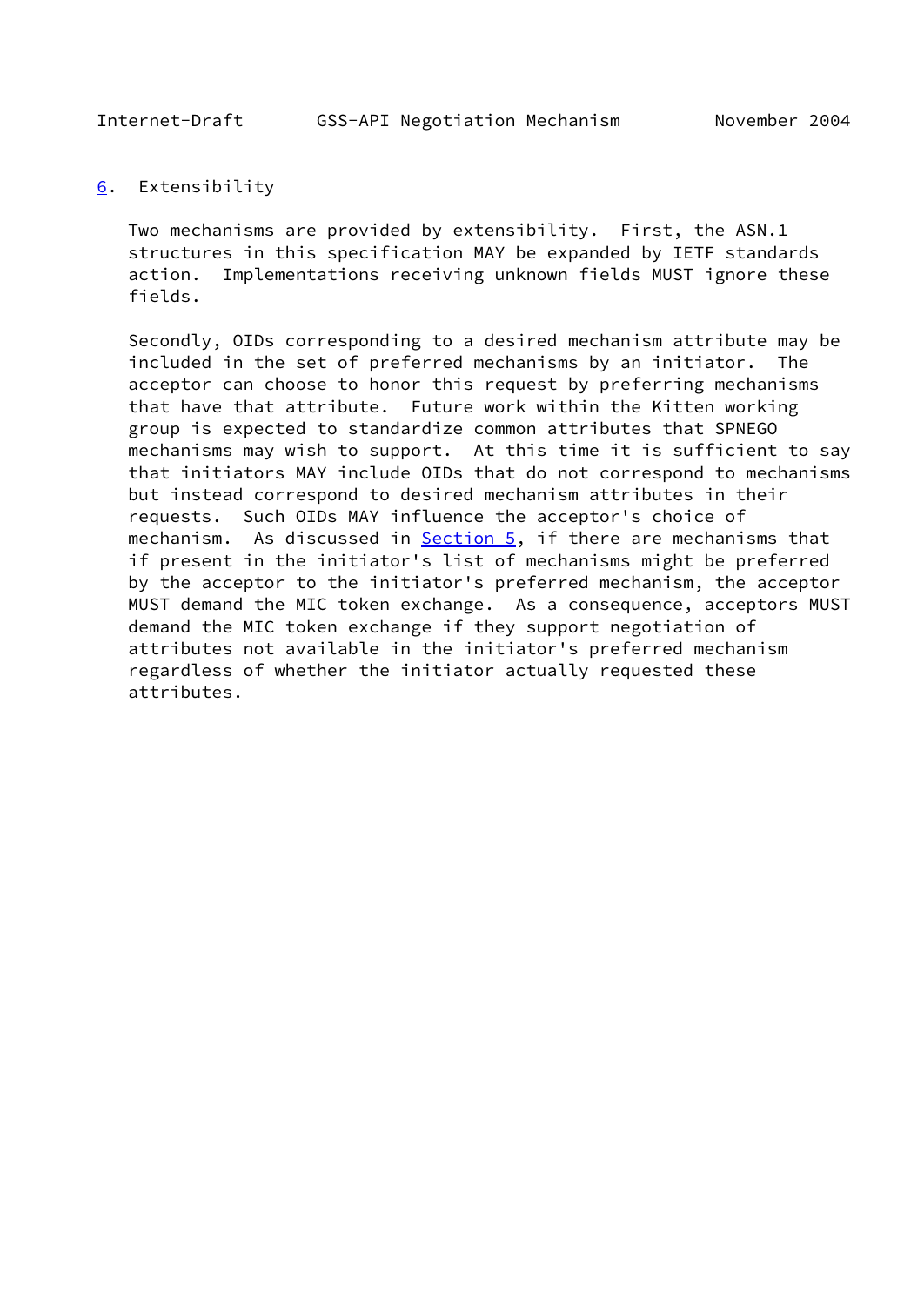### <span id="page-18-1"></span>Internet-Draft GSS-API Negotiation Mechanism November 2004

#### <span id="page-18-0"></span>[7](#page-18-0). Security Considerations

 In order to produce the MIC token for the mechanism list, the mechanism must provide integrity protection. When the selected mechanism does not support integrity protection, then the negotiation is vulnerable: an active attacker can force it to use a security mechanism that is not mutually preferred but is acceptable anyway to the target.

When per-message integrity services are available on the established mechanism context, and there was an alteration of the mechanism list by an adversary such that a common mechanism that is not mutually preferred could be selected, this protocol provides the following guarantees: if the last mechanism token is sent by the initiator, both peers shall fail; if the last mechanism token is sent by the acceptor, the acceptor shall not complete and the initiator at worst shall complete with its preferred mechanism being selected. The negotiation may not be terminated if an alteration was made but it had no material impact.

 The protection of the negotiation depends on the strength of the integrity protection. In particular, the strength of SPNEGO is no stronger than the integrity protection of the weakest mechanism acceptable to GSS-API peers.

 In all cases, the communicating peers are exposed to the denial of service threat.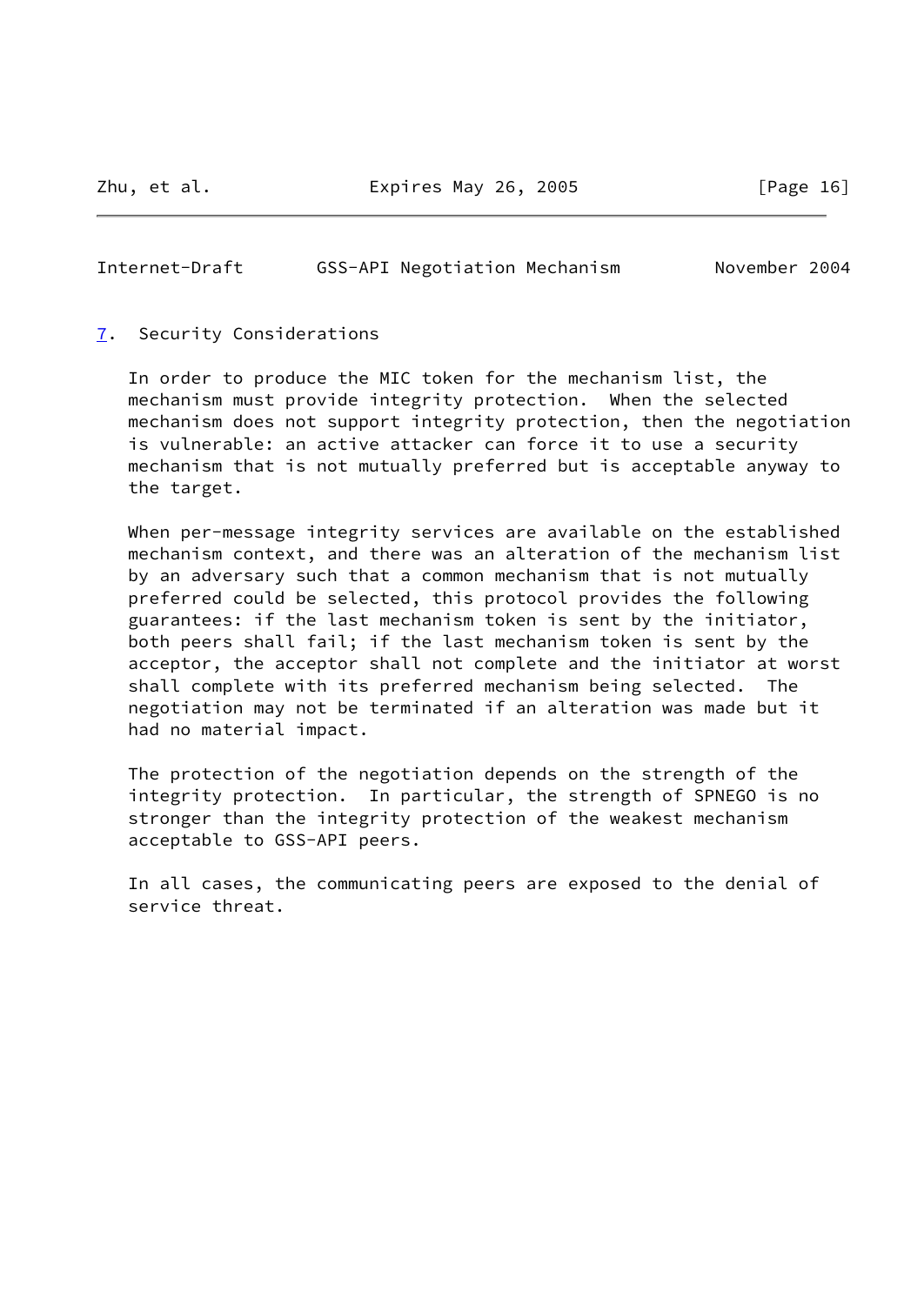Zhu, et al. **Expires May 26, 2005** [Page 17]

<span id="page-19-1"></span>Internet-Draft GSS-API Negotiation Mechanism November 2004

<span id="page-19-0"></span>[8](#page-19-0). IANA Considerations

This document has no actions for IANA.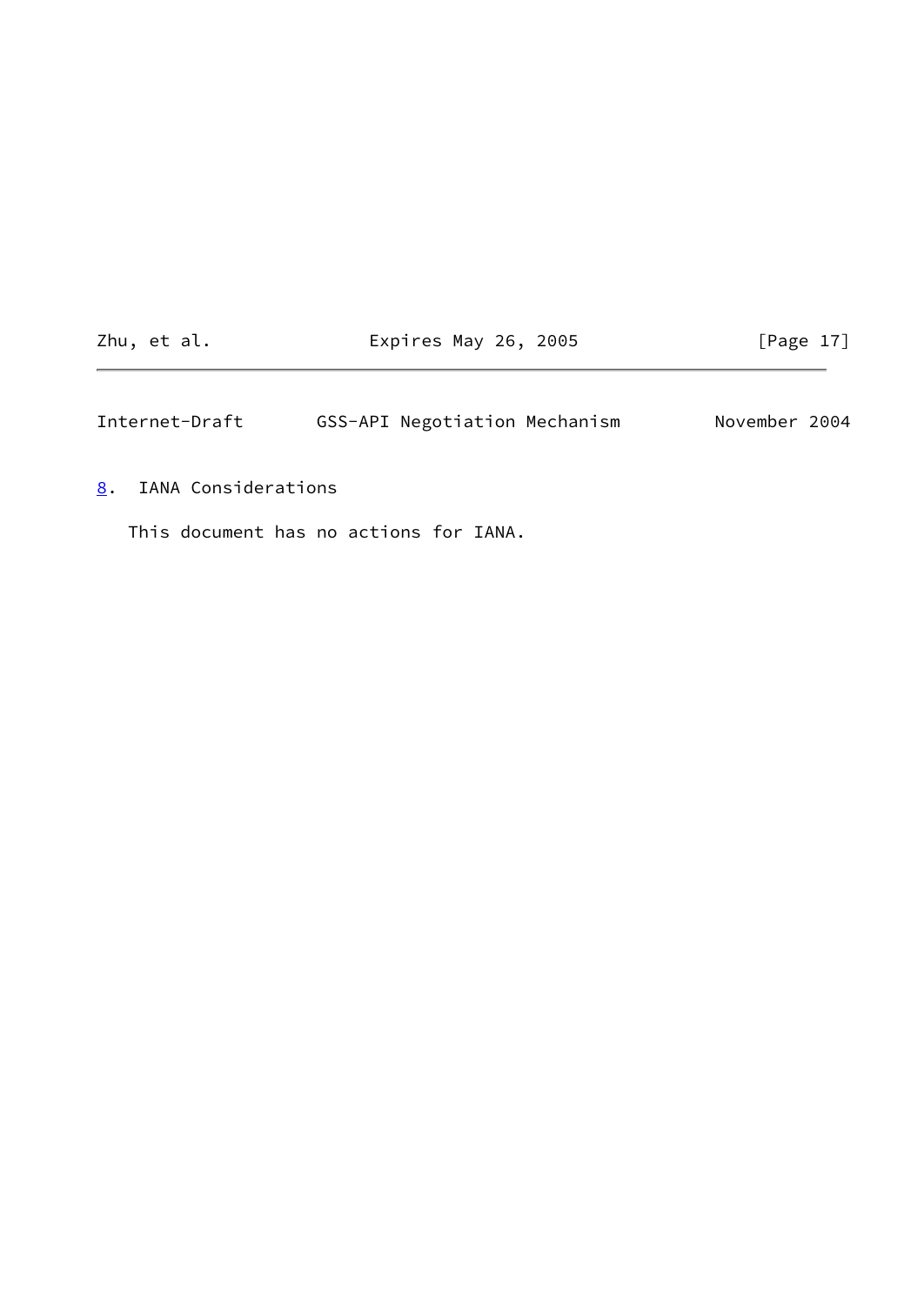Zhu, et al. **Expires May 26, 2005** [Page 18]

<span id="page-20-1"></span>Internet-Draft GSS-API Negotiation Mechanism November 2004

<span id="page-20-0"></span>[9](#page-20-0). Acknowledgments

 The authors wish to thank Sam Hartman, Nicolas Williams, Ken Raeburn, Jeff Altman, Tom Yu, Cristian Ilac and Martin Rex for their comments and suggestions on earlier versions of this document.

 Luke Howard provided a prototype of this protocol in Heimdal, and resolved several issues in the initial draft.

 Eric Baize and Denis Pinkas wrote the original SPNEGO specification [\[RFC2478](https://datatracker.ietf.org/doc/pdf/rfc2478)], of which some of the text has been retained in this document.

- <span id="page-20-3"></span><span id="page-20-2"></span>[10](#page-20-2) Normative References
	- [RFC2119] Bradner, S., "Key words for use in RFCs to Indicate Requirement Levels", [BCP 14](https://datatracker.ietf.org/doc/pdf/bcp14), [RFC 2119](https://datatracker.ietf.org/doc/pdf/rfc2119), March 1997.
	- [RFC2478] Baize, E. and D. Pinkas, "The Simple and Protected GSS-API Negotiation Mechanism", [RFC 2478,](https://datatracker.ietf.org/doc/pdf/rfc2478) December 1998.
	- [RFC2743] Linn, J., "Generic Security Service Application Program Interface Version 2, Update 1", [RFC 2743,](https://datatracker.ietf.org/doc/pdf/rfc2743) January 2000.
	- [X690] ASN.1 encoding rules: Specification of Basic Encoding Rules (BER), Canonical Encoding Rules (CER) and Distinguished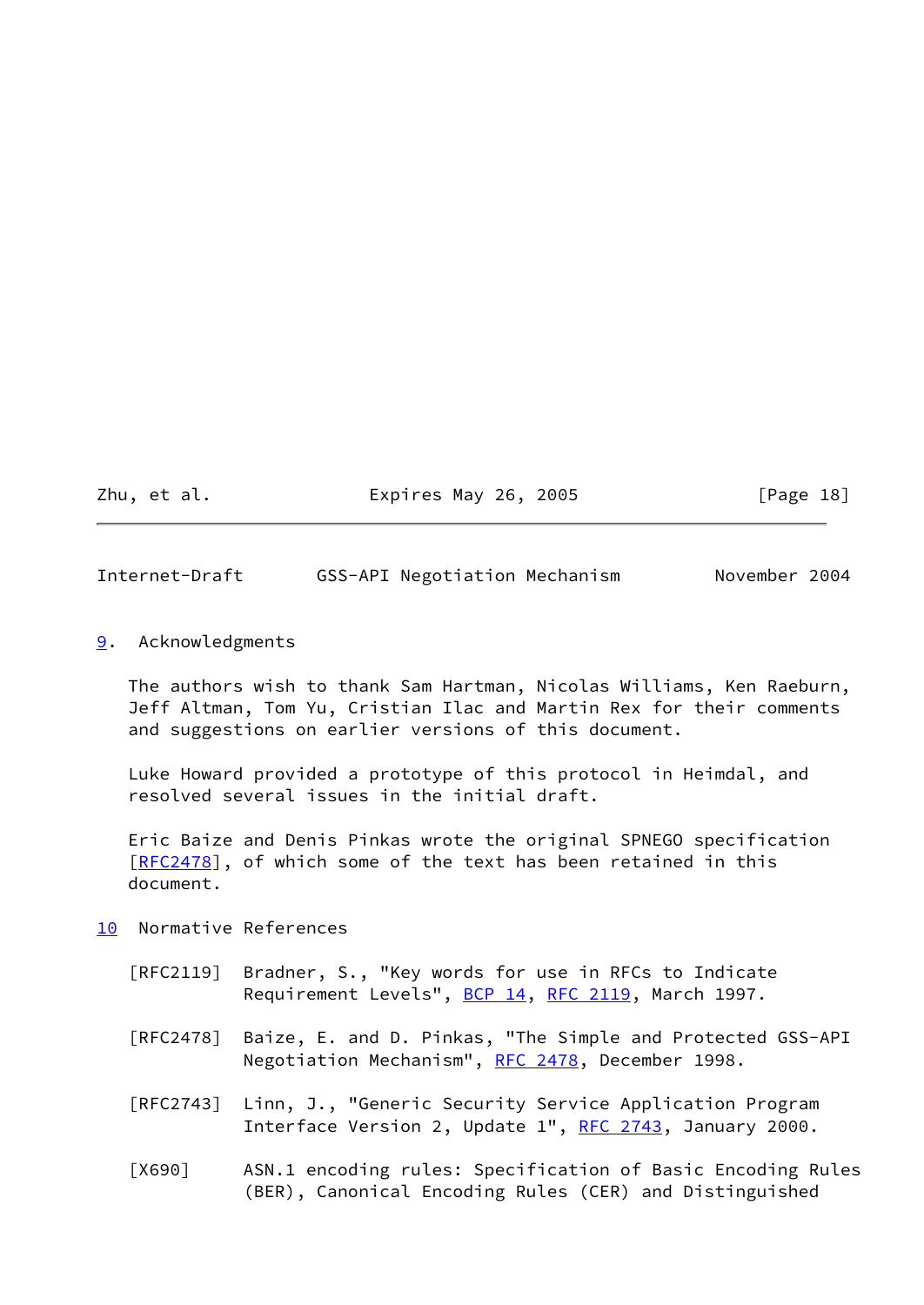Encoding Rules (DER), ITU-T Recommendation X.690 (1997) | ISO/IEC International Standard 8825-1:1998.

Authors' Addresses

 Larry Zhu Microsoft Corporation One Microsoft Way Redmond, WA 98052 US

EMail: lzhu@microsoft.com

 Paul Leach Microsoft Corporation One Microsoft Way Redmond, WA 98052 US

EMail: paulle@microsoft.com

Zhu, et al. **Expires May 26, 2005** [Page 19]

Internet-Draft GSS-API Negotiation Mechanism November 2004 Karthik Jaganathan Microsoft Corporation One Microsoft Way Redmond, WA 98052 US EMail: karthikj@microsoft.com Wyllys Ingersoll Sun Microsystems 1775 Wiehle Avenue, 2nd Floor Reston, VA 20190 US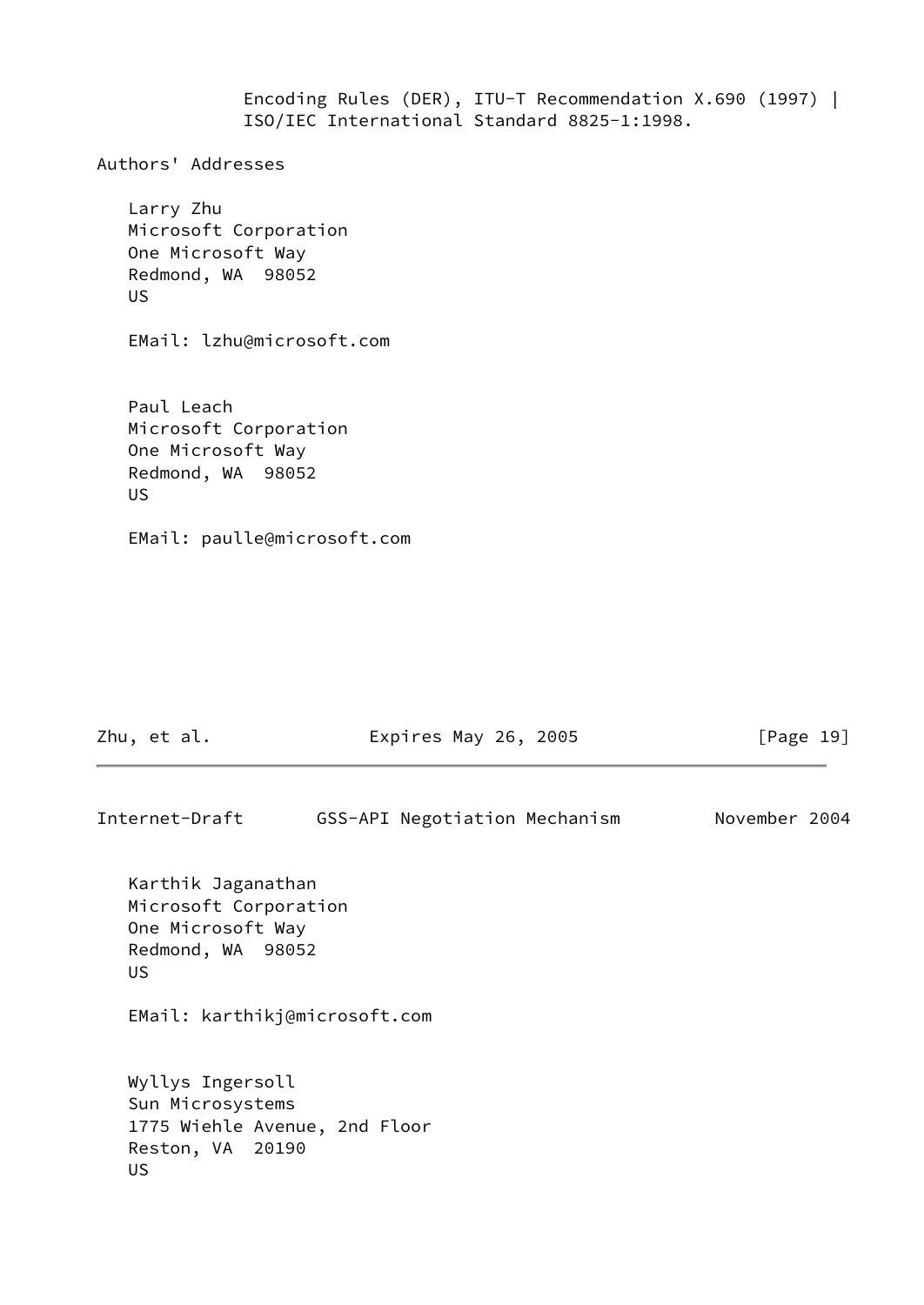## EMail: wyllys.ingersoll@sun.com

Zhu, et al. Expires May 26, 2005 [Page 20]

<span id="page-22-1"></span>Internet-Draft GSS-API Negotiation Mechanism November 2004

<span id="page-22-0"></span>[Appendix A.](#page-22-0) GSS-API Negotiation Support API

 In order to provide to a GSS-API caller (either the initiator or the target or both) the ability to choose among the set of supported mechanisms a reduced set of mechanisms for negotiation, two additional APIs are defined:

o GSS\_Get\_neg\_mechs() indicates the set of security mechanisms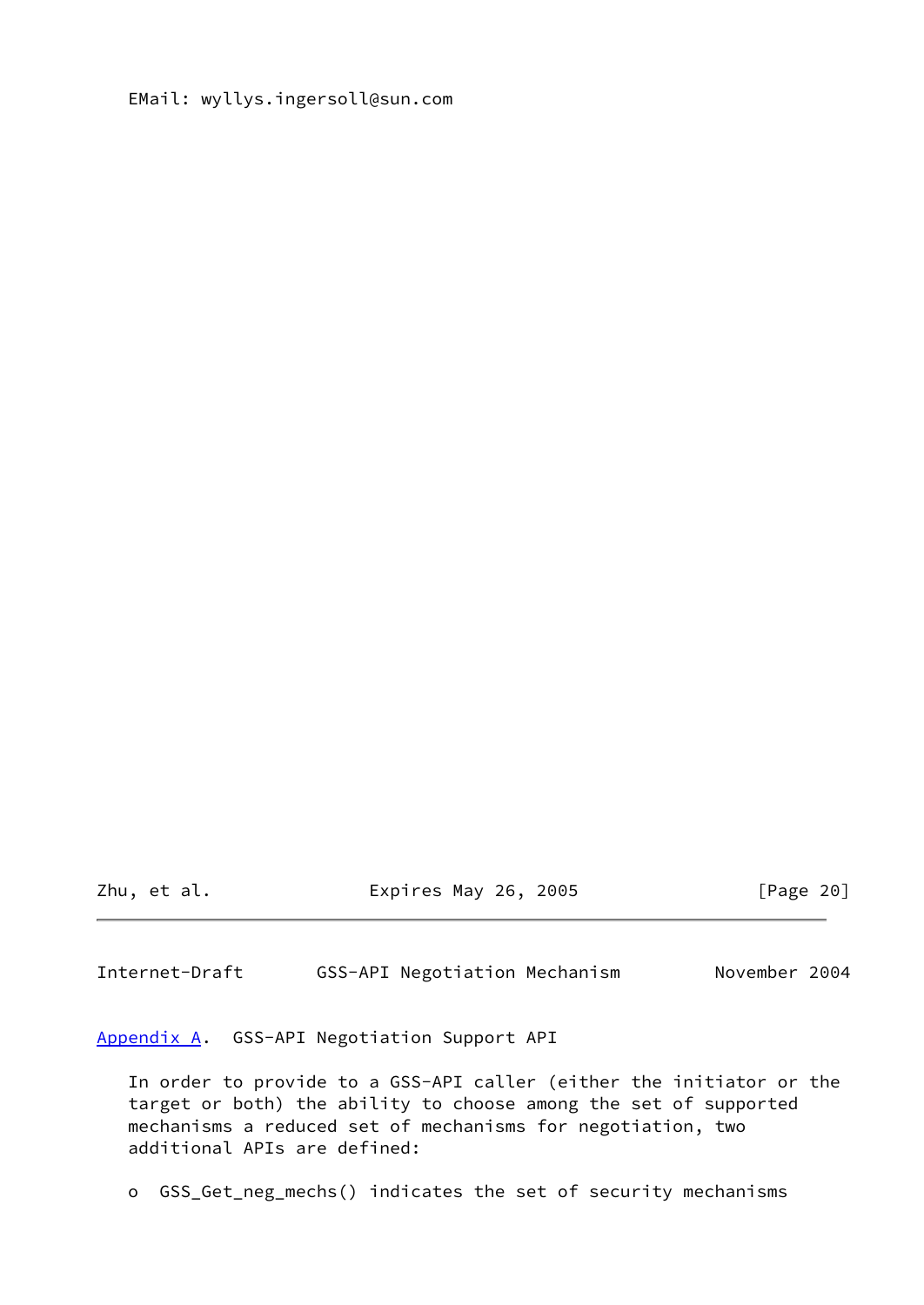available on the local system to the caller for negotiation, based on the credentials being used.

 o GSS\_Set\_neg\_mechs() specifies the set of security mechanisms to be used on the local system by the caller for negotiation, for the given credentials.

<span id="page-23-0"></span>[A.1](#page-23-0) GSS Set neg mechs call

Inputs:

- o cred\_handle CREDENTIAL HANDLE, -- NULL specifies default -- credentials
- o mech\_set SET OF OBJECT IDENTIFIER

Outputs:

- o major\_status INTEGER,
- o minor\_status INTEGER

Return major\_status codes:

- o GSS\_S\_COMPLETE indicates that the set of security mechanisms available for negotiation has been set to mech set.
- o GSS\_S\_FAILURE indicates that the requested operation could not be performed for reasons unspecified at the GSS-API level.

 Allows callers to specify the set of security mechanisms that may be negotiated with the credential identified by cred\_handle. This call is intended for support of specialized callers who need to restrict the set of negotiable security mechanisms from the set of all security mechanisms available to the caller (based on available credentials). Note that if more than one mechanism is specified in mech\_set, the order in which those mechanisms are specified implies a relative preference.

<span id="page-23-1"></span>[A.2](#page-23-1) GSS\_Get\_neg\_mechs call

Input:

Zhu, et al. **Expires May 26, 2005** [Page 21]

Internet-Draft GSS-API Negotiation Mechanism November 2004

o cred\_handle CREDENTIAL HANDLE -- NULL specifies default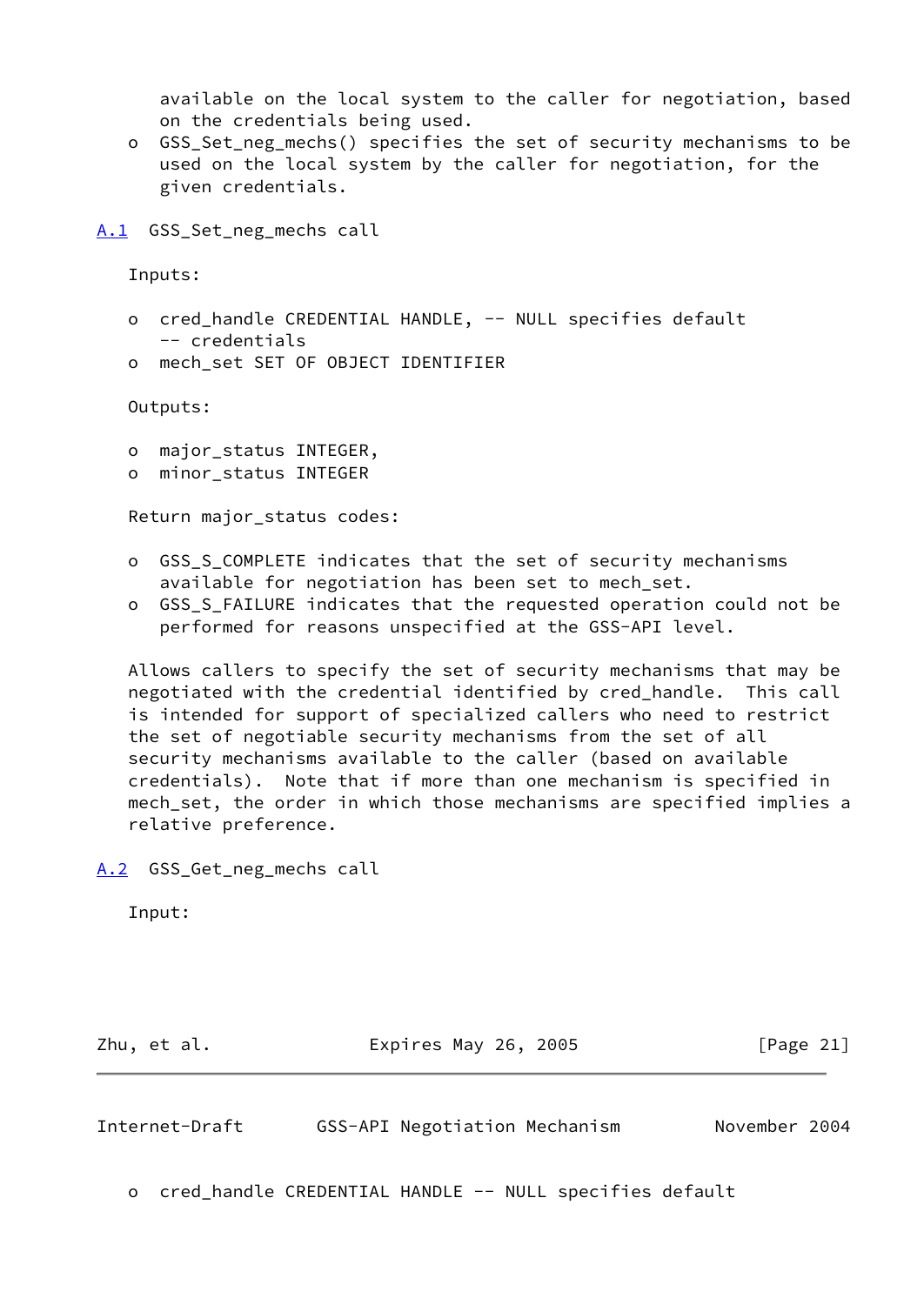-- credentials

Outputs:

- o major\_status INTEGER,
- o minor\_status INTEGER,
- o mech\_set SET OF OBJECT IDENTIFIER

Return major\_status codes:

- o GSS\_S\_COMPLETE indicates that the set of security mechanisms available for negotiation has been returned in mech\_set.
- o GSS S FAILURE indicates that the requested operation could not be performed for reasons unspecified at the GSS-API level.

 Allows callers to determine the set of security mechanisms available for negotiation with the credential identified by cred\_handle. This call is intended for support of specialized callers who need to reduce the set of negotiable security mechanisms from the set of supported security mechanisms available to the caller (based on available credentials).

 Note: The GSS\_Indicate\_mechs() function indicates the full set of mechanism types available on the local system. Since this call has no input parameter, the returned set is not necessarily available for all credentials.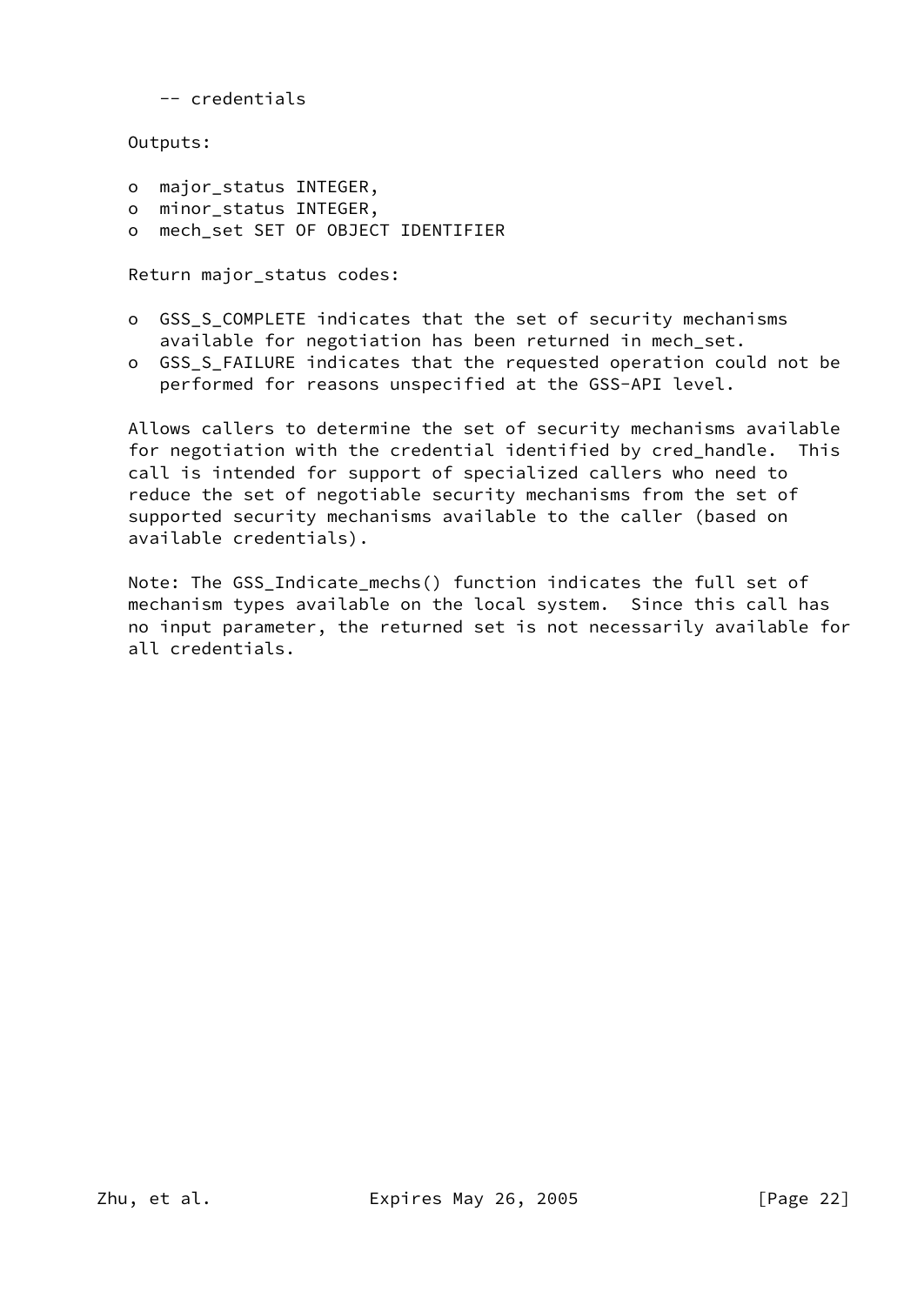## <span id="page-25-1"></span><span id="page-25-0"></span>[Appendix B.](#page-25-0) Changes since [RFC2478](https://datatracker.ietf.org/doc/pdf/rfc2478)

 SPNEGO implementations in Windows 2000/Windows XP/Windows Server 2003 have the following behavior: no mechlistMIC is produced, and mechlistMIC is not processed if one is provided; if the initiator sends the last mechanism token, the acceptor will send back a negotiation token with an accept\_complete state and no mechlistMIC token. In addition, the OID (1.2.840.48018.1.2.2) can be used to identify the GSS-API Kerberos Version 5 mechanism.

 The following changes have been made to be compatible with these legacy implementations.

- \* NegTokenTarg is changed to negTokenResp and it is the message format for all subsequent negotiation tokens.
- $*$  NegTokenInit is the message for the initial token and that token only.
- \* mechTypes in negTokenInit is not optional.
- \* Two MIC tokens are exchanged, one in each direction.
- \* If the selected mechanism is also the most preferred mechanism for both peers, it is safe to omit the MIC tokens.

 If at least one of the two peers implements the pseudo mechanism in this document, the negotiation is protected.

The following changes are to address the problems in [RFC 2478](https://datatracker.ietf.org/doc/pdf/rfc2478).

- \* reqFlags is not protected therefore it should not impact the negotiation.
- \* DER encoding is required.
- \* GSS\_GetMIC() input is clarified.
- \* Per-message integrity services are requested for the negotiated mechanism.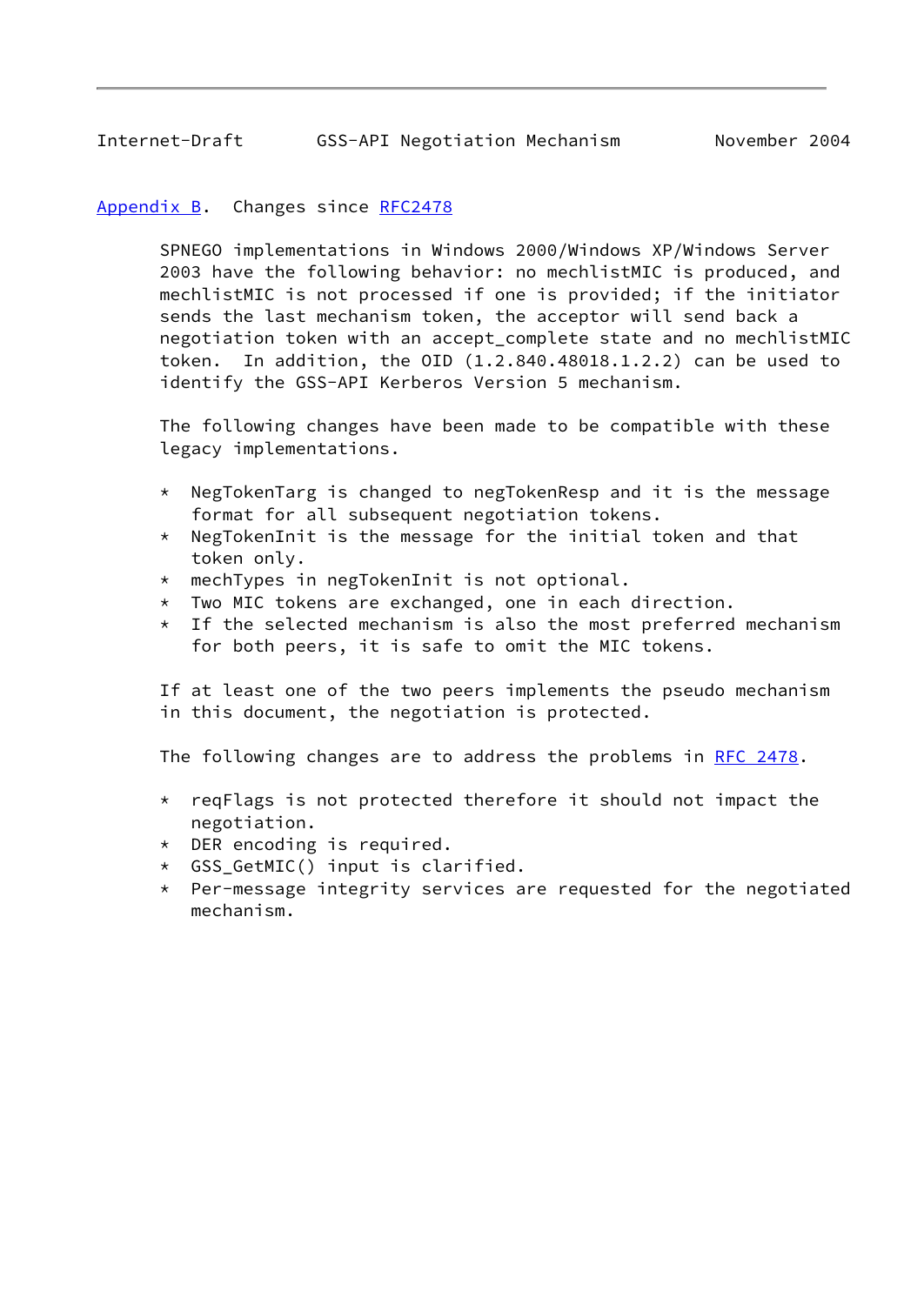Zhu, et al. **Expires May 26, 2005** [Page 23]

<span id="page-26-0"></span>Internet-Draft GSS-API Negotiation Mechanism November 2004

Intellectual Property Statement

 The IETF takes no position regarding the validity or scope of any Intellectual Property Rights or other rights that might be claimed to pertain to the implementation or use of the technology described in this document or the extent to which any license under such rights might or might not be available; nor does it represent that it has made any independent effort to identify any such rights. Information on the procedures with respect to rights in RFC documents can be found in [BCP 78](https://datatracker.ietf.org/doc/pdf/bcp78) and [BCP 79](https://datatracker.ietf.org/doc/pdf/bcp79).

 Copies of IPR disclosures made to the IETF Secretariat and any assurances of licenses to be made available, or the result of an attempt made to obtain a general license or permission for the use of such proprietary rights by implementers or users of this specification can be obtained from the IETF on-line IPR repository at <http://www.ietf.org/ipr>.

 The IETF invites any interested party to bring to its attention any copyrights, patents or patent applications, or other proprietary rights that may cover technology that may be required to implement this standard. Please address the information to the IETF at ietf-ipr@ietf.org.

Disclaimer of Validity

 This document and the information contained herein are provided on an "AS IS" basis and THE CONTRIBUTOR, THE ORGANIZATION HE/SHE REPRESENTS OR IS SPONSORED BY (IF ANY), THE INTERNET SOCIETY AND THE INTERNET ENGINEERING TASK FORCE DISCLAIM ALL WARRANTIES, EXPRESS OR IMPLIED, INCLUDING BUT NOT LIMITED TO ANY WARRANTY THAT THE USE OF THE INFORMATION HEREIN WILL NOT INFRINGE ANY RIGHTS OR ANY IMPLIED WARRANTIES OF MERCHANTABILITY OR FITNESS FOR A PARTICULAR PURPOSE.

Copyright Statement

Copyright (C) The Internet Society (2004). This document is subject